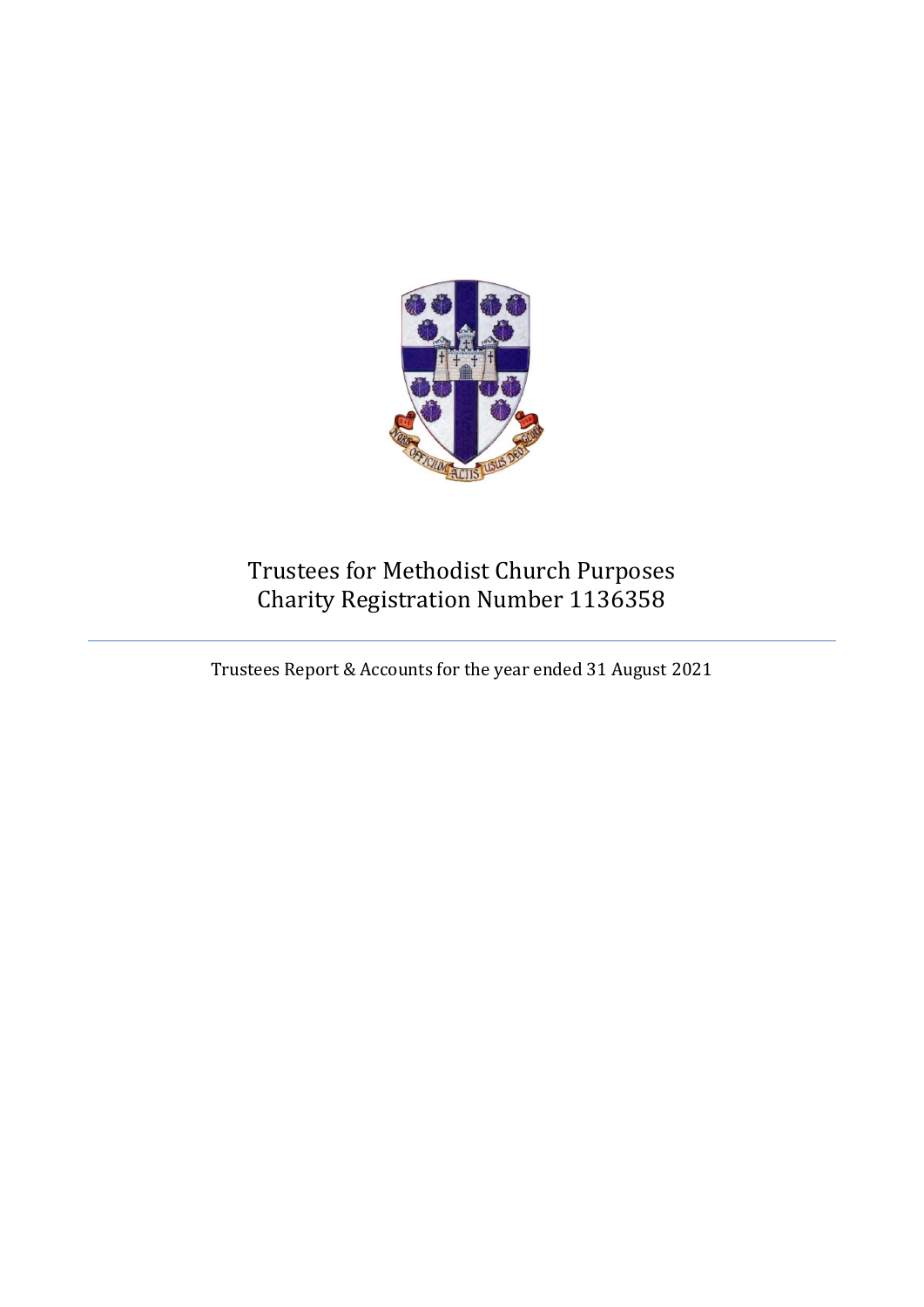## **Trustees for Methodist Church Purposes**

| <b>TABLE OF CONTENTS</b>                                             |                |
|----------------------------------------------------------------------|----------------|
| <b>OFFICE AND ADVISERS</b>                                           | $\overline{3}$ |
| <b>BOARD MEMBERSHIP</b>                                              | 4              |
| <b>TMCP TEAM</b>                                                     | 5              |
| AIMS AND PURPOSES OF THE TRUSTEES FOR METHODIST CHURCH PURPOSES      | 5              |
| PUBLIC BENEFIT REQUIREMENT                                           | $\overline{7}$ |
| STRUCTURE AND GOVERNANCE                                             | $\overline{7}$ |
| <b>OUTCOMES</b>                                                      | 9              |
| WHERE TMCP PROVIDE SUPPORT / COLLABORATION WITH THE CONNEXIONAL TEAM | 10             |
| <b>MOVING FORWARD</b>                                                | 12             |
| <b>FINANCIAL REVIEW</b>                                              | 13             |
| <b>RESERVES POLICY AND REVIEW</b>                                    | 15             |
| INVESTMENT POLICY AND REVIEW                                         | 16             |
| <b>CONNECTED ORGANISATIONS</b>                                       | 17             |
| RISK MANAGEMENT AND INTERNAL CONTROLS                                | 18             |
| STATEMENT OF TRUSTEES' RESPONSIBILITIES                              | 19             |
| <b>RE-APPOINTMENT OF AUDITOR</b>                                     | 19             |
| <b>INDEPENDENT AUDITOR'S REPORT</b>                                  | 20             |
| STATEMENT OF FINANCIAL ACTIVITIES                                    | 24             |
| <b>BALANCE SHEET</b>                                                 | 25             |
| <b>STATEMENT OF CASH FLOWS</b>                                       | 26             |
| NOTES FORMING PART OF THE FINANCIAL STATEMENTS                       | $27 - 39$      |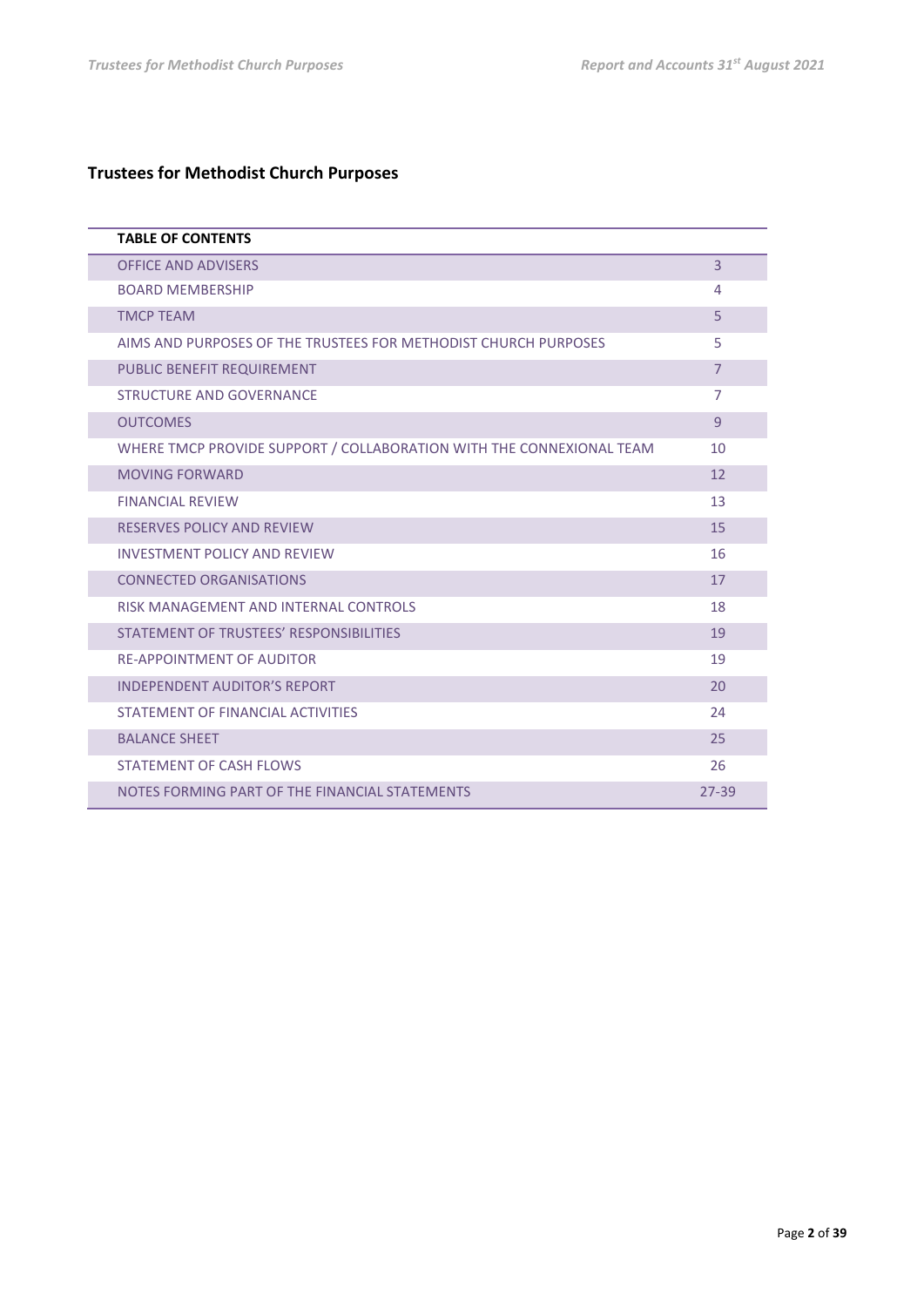## **Office and Advisers**

### *Office*

Central Buildings Oldham Street Manchester M1 1JQ

### *Bankers*

HSBC Plc Belgravia Branch The Peak 333 Vauxhall Bridge Road London SW1V 1EJ

Central Finance Board of the Methodist Church 9 Bonhill Street London EC2A 4PE

### *External Auditors*

Beever and Struthers St George's House 215 - 219 Chester Road Manchester M15 4JE

### *Solicitors*

Brabners Horton House Exchange Flags **Liverpool** L2 3YL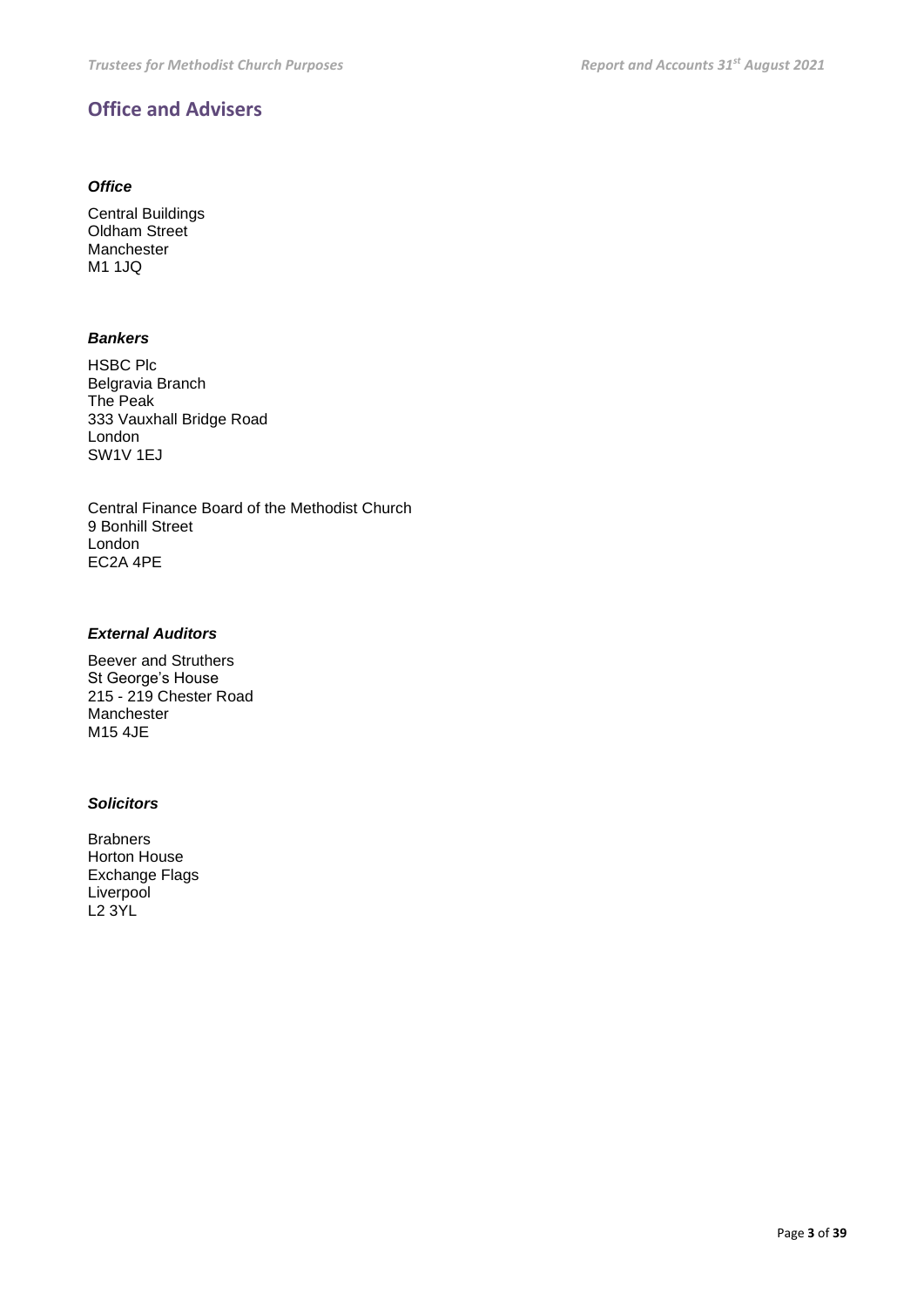## **Board Membership**

| The Revd Rosemarie E G Clarke                        | Mr Gerry Davis OBE                         |
|------------------------------------------------------|--------------------------------------------|
| The Revd Paul Davis                                  | Mr Ralph Dransfield                        |
| The Revd Rodney Hill                                 | Dr Ian Harrison (resigned Conference 2021) |
| The Revd Jennifer A Impey (resigned Conference 2021) | Mr David James                             |
| The Revd Simon Leigh                                 | Mr John Jefferson                          |
| The Revd Gillian M Newton                            | Ms Alethea Siow (Vice Chair)               |
| The Revd Philip Wagstaff                             | Mr Ian C White (Chair)                     |

### Changes in Office:

Mr Ian Harrison and Revd Jennifer Impey resigned from the Board with effect from 1<sup>st</sup> July 2021 (Conference 2021), having notified Conference accordingly. The Board is very grateful for their years of service on the Board and its sub-committees and acknowledges the great contribution they have made to the organisation.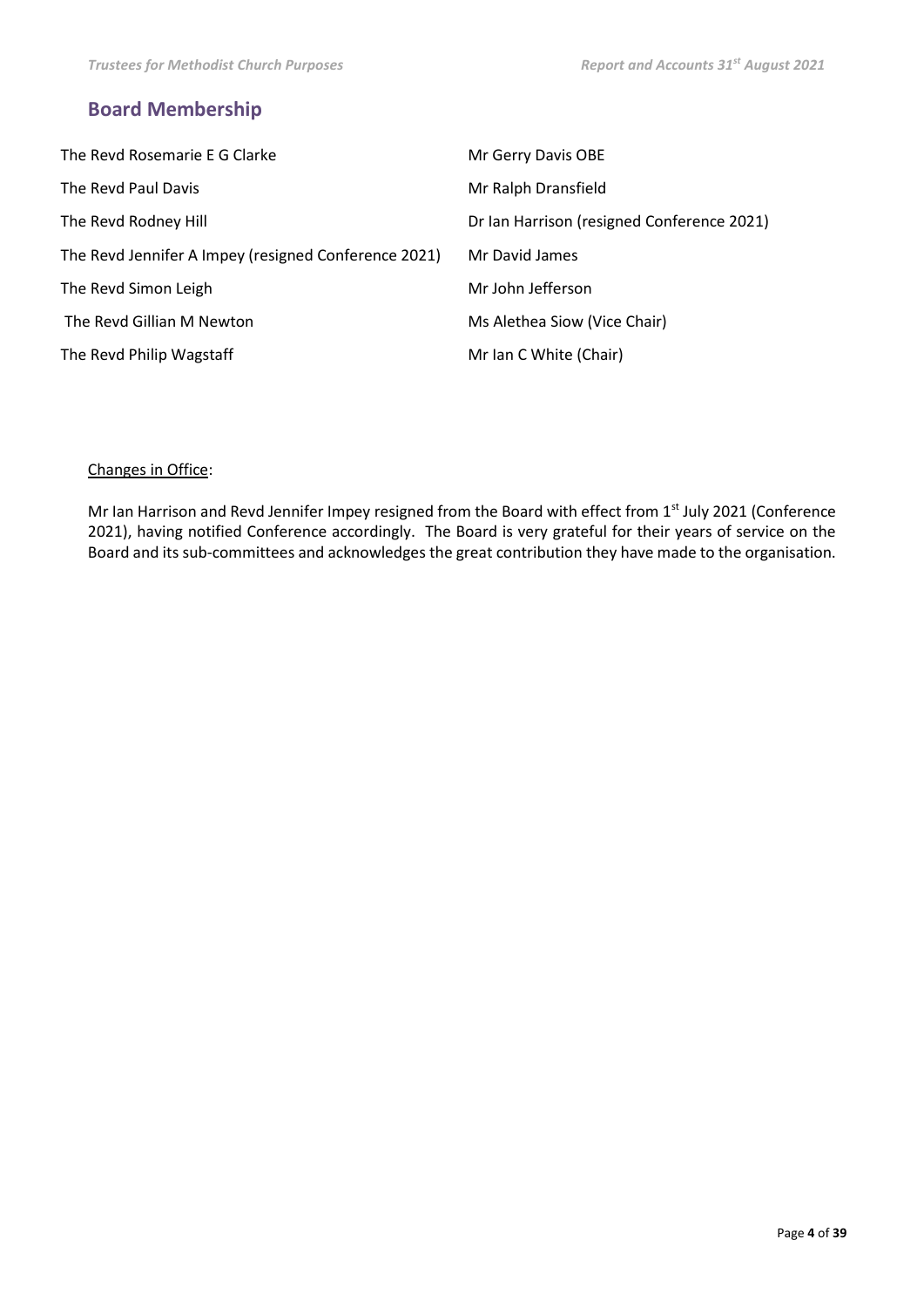## **TMCP Team**

Mrs Anne Goodman, Chief Executive, oversees a professional team of 21. The Team comprises Finance, Legal and Corporate Support Services sections, who are responsible for ensuring the Board's functions and responsibilities as trustees are discharged on a day to day basis. The Chief Executive also works closely with the Board on strategic and planning issues. The key management personnel include:

| <b>Martin Attfield</b> | $\overline{\phantom{a}}$     | <b>Assistant Chief Executive</b> |
|------------------------|------------------------------|----------------------------------|
| Laura Carnall          | $\qquad \qquad \blacksquare$ | Legal Manager                    |
| Nicola Sivori          | $\qquad \qquad \blacksquare$ | Finance Manager                  |

The Chief Executive and management team are working with the Executive Committee and external consultants to develop and implement new systems in order to help streamline systems and processes and assess the effectiveness of workflow and performance.

The Trustees for Methodist Church Purposes (TMCP) works alongside colleagues in the Connexional team, Central Finance Board and the wider Methodist Church. All staff aim to promote a professional relationship between TMCP and any outside agencies with whom the organisation may be in contact.

Staff training and professional development needs are identified through an appraisal process in order to plan an annual programme of training and continuing professional development which enhances roles and satisfies the requirements of individual professional bodies. The Board holds a 'season ticket' with an industry training provider to help facilitate this.

The pay grading of TMCP staff including key management personnel is set with reference to the Hays Pay and Grading Scale for charities and related professional organisations of a similar nature and size. The full implementation of a revised pay and grading policy, which includes an updated appraisal system, has been delayed unavoidably because of the ongoing pandemic. The Executive committee in liaison with the Chief Executive are fully implementing the new systems from 2022 onwards.

The measures taken by the Government in the UK to contain COVID-19, as from March 2020, continue to impact the team and its ways of working during the financial year to  $31<sup>st</sup>$  August 2021. During this year the team adopted a hybrid way of working temporarily, both attending the office and working remotely. Management continue to develop and implement new ways of working and monitoring performance to accommodate this change in circumstances. The team has stepped up to meet these challenges despite the disruptive impact on their personal situations.

The Board acknowledges these challenges and is extremely grateful for the team continuing to show resilience in maintaining as effective a service as possible. The Board is monitoring the situation during the ongoing pandemic and will continue to prioritise the health and welfare of the team whilst maintaining service standards. The digitising of all records and processes will greatly assist towards this aim.

## **Aims and purposes of the Trustees for Methodist Church Purposes**

The purpose of the Board is to service the Methodist Church in the advancement of the Christian faith in accordance with its doctrinal standards and discipline, and any charitable purpose of the Methodist Church or Church organisation.

The Board's mission is to support and strengthen the Methodist Church, both by providing practical support to Managing Trustees and by working closely and effectively with colleagues in the Methodist Connexional Team.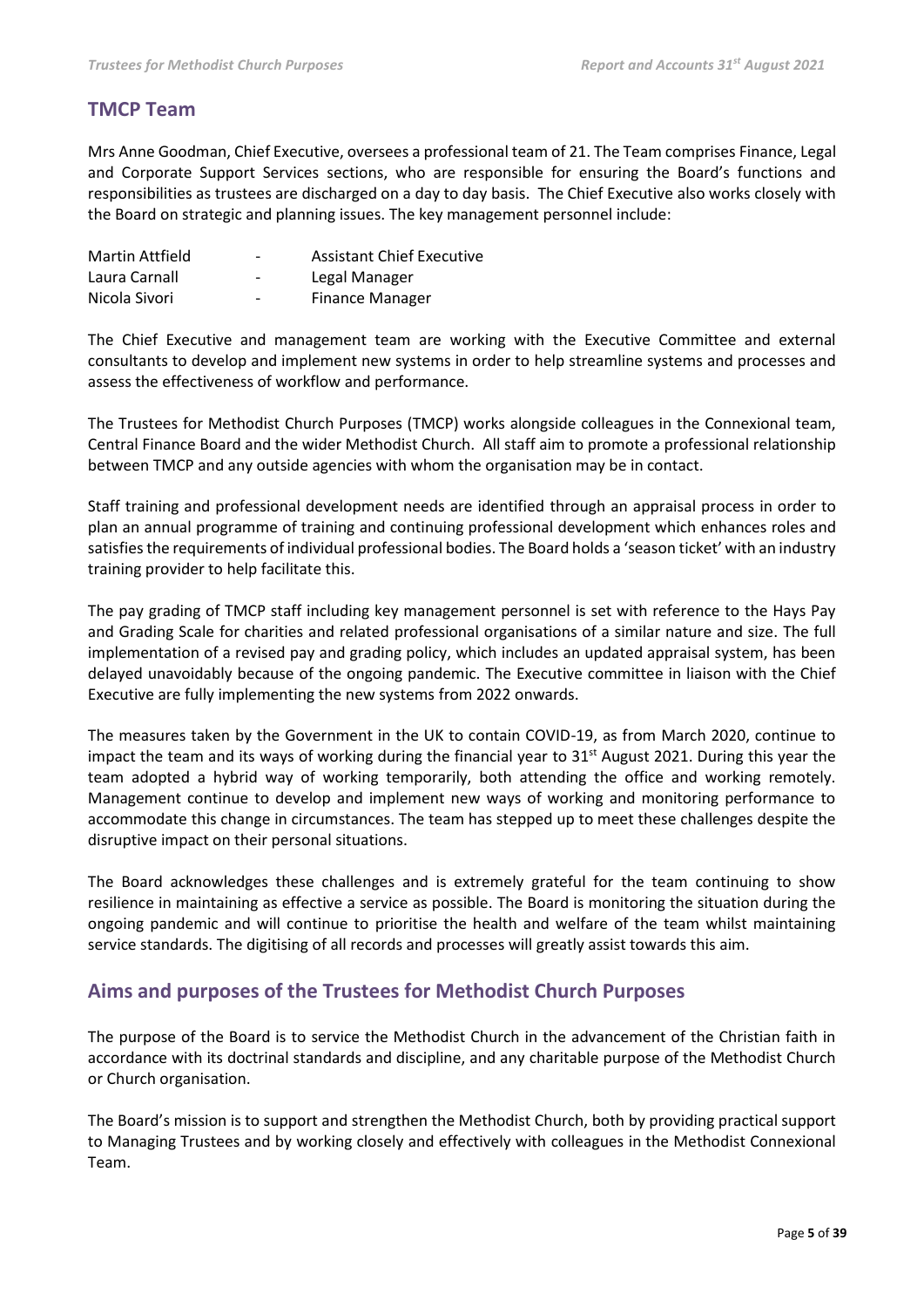### It aims at all times to:

- Work within an ethical and Christian framework.
- Act with integrity and patience.
- Listen carefully and communicate clearly.
- Value and nurture the talents of those within the organisation.
- Continue, through guidance and training, to assist Managing Trustees as much as possible. The Board is here to provide a service and to ensure that all processes with which we are involved are clearly outlined.

The governing documents are the Methodist Church Act 1939, the Trust Deed of 1939 and the Methodist Church Act 1976.

TMCP is the custodian trustee of all property held on the Model Trusts of the Methodist Church Act 1976, except for that in the Channel Islands and the Isle of Man which are held by the Trustees for Jersey Methodist Church Purposes, the Trustees for Guernsey Methodist Church Purposes or the Trustees for Manx Methodist Church Purposes. This includes nearly all the property held by the 4,005 or so local Churches, 342 Circuits and 30 Districts, together with a number of properties used for Connexional purposes.

The Board is also custodian of the funds held in 5,705 separate trusts. These funds are held for Methodist purposes for the Managing Trustees who may be local Church Councils, Circuit Meetings or other bodies of trustees. Some trusts, such as Circuit Model Trust Funds, are held on the Model Trusts. The trusts of other Funds, such as Permanent Endowments, are determined by the terms of the will or other settlement.

These trusts are segregated from the Charity's individual assets, being each identified as separately labelled funds. Any instructions for actions in respect of those funds are given by the Managing Trustees responsible for the funds and only acted upon when this authority is given. Regular reconciliations of these funds and investments held are performed and all processes are subject to scrutiny.

Activities of the Board include:-

- effecting all sales, purchases and leases of property by Church bodies and checking legal documents before signature by Managing Trustees.
- investing funds received from sales or bequests and transmitting funds for purchases or to meet the cost of a project as instructed by Managing Trustees.
- fulfilling any other duties or responsibilities required of, or appropriate for, the corporate body acting on behalf of the Methodist Church.

The Board performs a number of other activities, details of which are outlined on the TMCP website at <https://www.tmcp.org.uk/about/what-we-do>

The Board is full trustee of a small number of trusts where it has discretion over the use of income and, in some cases the capital, and is responsible for the investment of the funds. For a number of the trusts, the purposes for which grants may be made are specified in the trust documents, and for others the Board is able to make grants for any Methodist charitable purpose. The Board works closely with others within the Connexion to publicise these funds and to ensure they are utilised. These grants have supported some key projects across the Connexion and have been greatly appreciated.

The Board is pleased that, due to increased publicity across the Connexion and through the Property Development Committee, it paid grants totaling £827,515 for property and other projects from these trusts during the last financial year.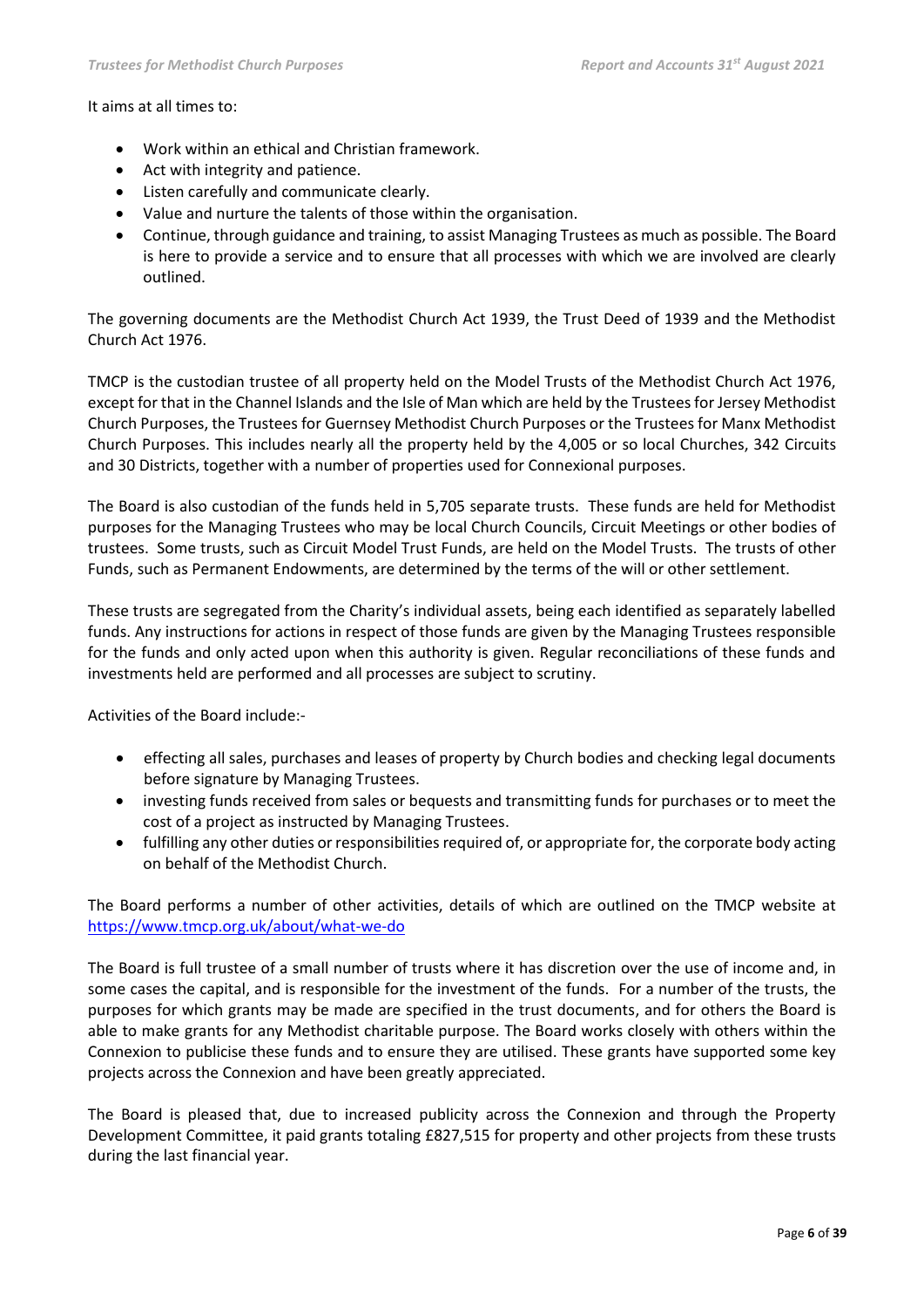## **Public Benefit Requirement**

In accordance with Section 4 of the Charities Act 2011, the Board has complied with its duty to have due regard to the guidance on public benefit published by the Charity Commission in exercising its powers or duties.

This guidance sets out two key principles:

- 1. The organisation must have an identifiable benefit.
- 2. The benefit must be to the public or a section of the public.

The Board meets its charitable objects by performing key duties as the custodian trustee of all Methodist Model Trust property, facilitating all related legal and financial transactions. It provides practical support to Managing Trustees in local Churches, Circuits and Districts and works closely and effectively with colleagues in the Methodist Connexional Team.

## **Structure and Governance**

These accounts reflect only the state of affairs and income and expenditure of the Board in relation to its own direct affairs. The Board also acts as custodian trustee in respect of all property held on the Model Trusts and full trustee of a number of other trusts. The accounts included in this report do not include these funds or any amounts in respect of local Church, Circuit, District and connexional accounts.

The Board is a corporate body and was incorporated by the Methodist Church Act 1939. The Trustees for Methodist Church Purposes is a registered charity (1136358 – "Trustees for Methodist Church Purposes").

Board members are appointed by the Methodist Conference on the nomination of the Board, which seeks to maintain a balance of appropriate professional experience, Methodist experience and Connexional representation. A detailed Skills Matrix is updated annually by the Chair in consultation with Board members. This is used as a reference point when any Board vacancies arise.

Further to Section 4(3) of the 1939 Act the Board aims to consist of equal numbers of "ministers and laymen" (sic) and the Conference has currently set the total number of members at 16.

Once appointed a member is a trustee for life unless any of the conditions set out in section 5 of the 1939 Act occurs. In summary these are if a member shall:

- Die
- Become bankrupt
- Make an assignment for the benefit of their creditors
- Refuse or be unfit to act or be incapable of acting as a member of the Board
- Reside for twelve months outside of the United Kingdom
- Cease to be a member of the Methodist Church
- By notice in writing sent or delivered to the Secretary\* state their desire to resign from the Board *\*In the Act the "Secretary" means "the Secretary of the Conference".*

It should be noted that, despite these criteria, there is a regular refreshing of Board membership.

The Board, which met on 14<sup>th</sup> October 2020, 17<sup>th</sup> February 2021 and 11<sup>th</sup> May 2021, is responsible for all the functions of the Trustees for Methodist Church Purposes. In practice, much of the work of the Board is discharged through committees and by its staff. As well as meeting to discuss operational issues, the Board holds an annual strategy day to review policy and set goals for each year.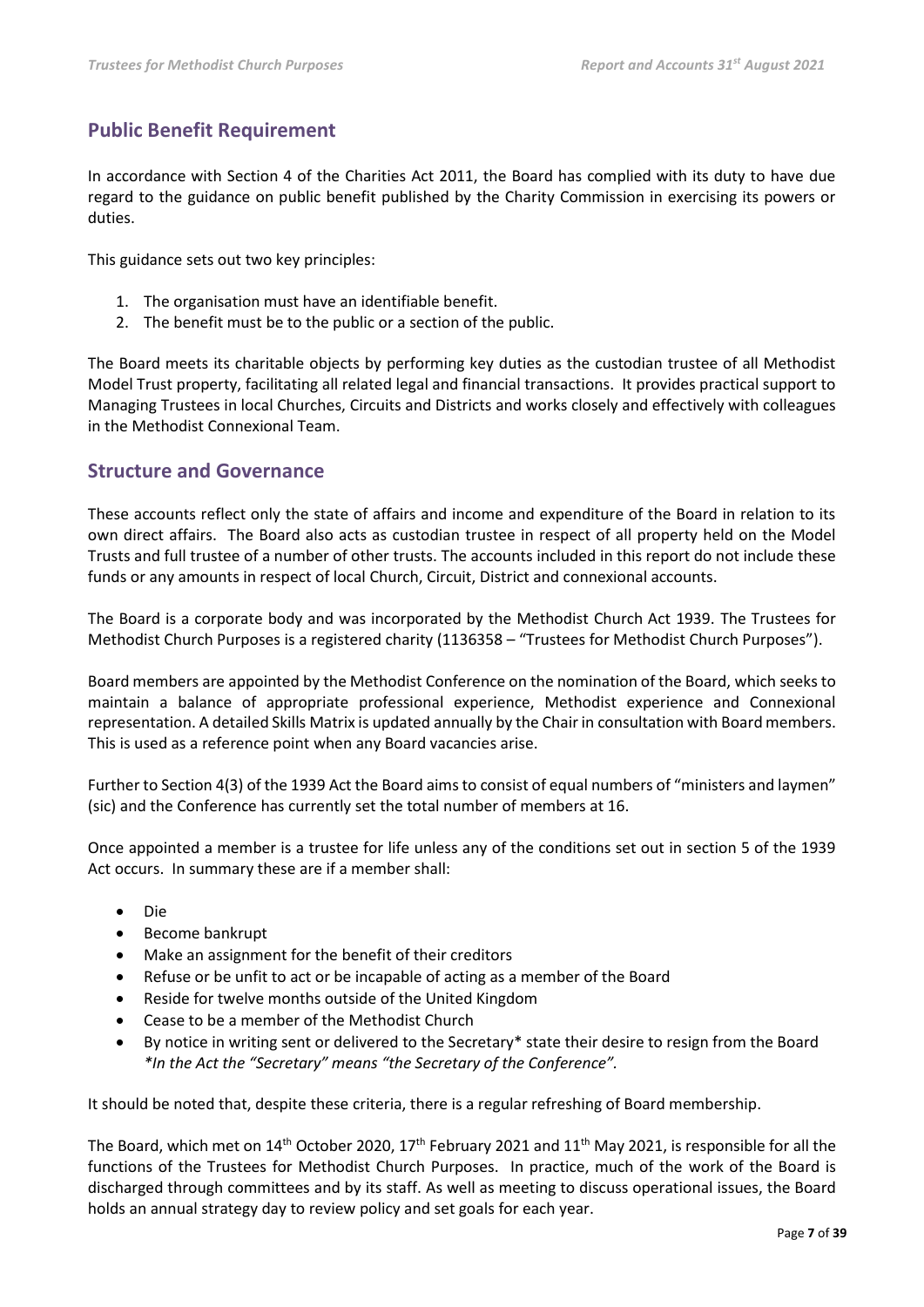The Board occupies offices at Central Buildings, Manchester which is a Model Trust property used also by the Connexional Team, the Manchester Circuit and the Methodist Centre (a local church in the Circuit). The property is managed under a Joint Trusteeship Agreement to which the Methodist Council is party. Connexional Managing Trustees appointed by the Council are responsible for the area occupied by the Board and the Connexional team.

The Board is served by four committees:

### **The Executive Committee**

There is currently a committee of six Board members, which met on 10<sup>th</sup> September 2020, 18<sup>th</sup> November 2020, 17<sup>th</sup> March 2021, 19<sup>th</sup> April 2021, 2<sup>nd</sup> June 2021 and 8<sup>th</sup> July 2021. The Executive Committee reports to the Board and:

- oversees the management arrangements and Board meetings;
- takes appropriate action on behalf of the Board between meetings;
- reviews the Financial Statements and Annual Report of TMCP;
- considers and approves management accounts;
- deals with all full trust grant applications; and
- continues to work alongside the Chief Executive to finalise key projects and internal reviews.

### **The Audit and Risk Committee**

This is a committee of three Board members, which met on 16<sup>th</sup> September 2020, 30<sup>th</sup> October 2020 and 4<sup>th</sup> February 2021 to review:

- the Financial Statements and Annual Report of TMCP, with the external auditors;
- the effectiveness of the financial and other internal control systems with regards to monies and other assets for which TMCP is responsible; and
- the effectiveness of the management of risks.

The committee also:-

- advises the Board on the appointment of external auditors; and
- oversees the annual internal audit process, including planning, scoping and reporting.

### **The Investment Committee**

This is a committee of two members plus the Chief Executive which meets annually with a member of the Central Finance Board in attendance. It met on 26<sup>th</sup> May 2021 to review:

- the investment policy in respect of the Full Trusts and the Trustees' Interest Fund; and
- recommend the investment parameters for the Board to adopt on an annual basis.

There is an intention to increase the Board membership of this committee which had reduced due to Board changes.

### **The Grants Committee**

This committee comprises five members including three Board members, the Chief Executive and the Finance Manager, supported by other staff as needed. The committee met on 25<sup>th</sup> November 2020 and 28<sup>th</sup> April 2021 and allocates grants from the discretionary grant funds under delegated authority from the Board. The meeting dates are publicised in advance on the TMCP website.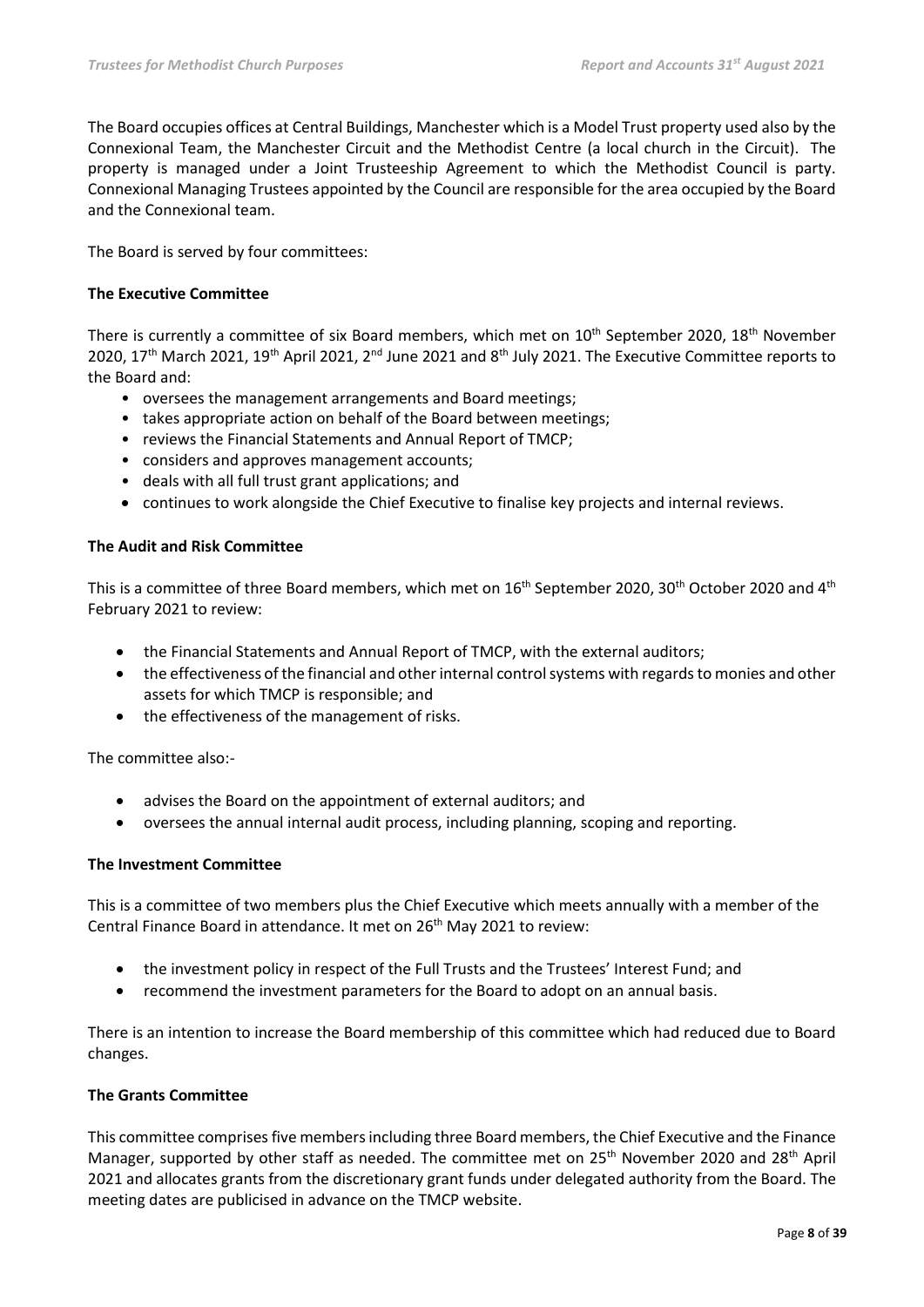### **Board Recruitment**

The Board continues to revise its process for recruitment. Vacancies, where they arise, are assessed in terms of experience, skills and expertise. There has been an ongoing review of the Board's diversity which has been reflected in positive quantifiable improvements. Increasing the diversity of membership is one of the Board's priorities.

### **Board Training**

All new trustees undergo a comprehensive induction to familiarise themselves with the aims and work of the charity, and to ensure they understand fully their responsibilities as Board members and the organisational expectations in terms of their commitment. As part of the induction programme, trustees are provided with constitutional, governance, financial and organisational documentation. Trustees also receive regular governance updates and are made aware of relevant events and training opportunities.

### **Outcomes**

In order to provide an overview of the work performed by TMCP, included below is an outline of some of the tasks undertaken since the last Report. It should be noted that the investment being made in a new Matter Management System in the financial year ending  $31<sup>st</sup>$  August 2021 will provide a more comprehensive outline of the work performed by the team and thereafter a more integrated form of management information will be provided in this report:

### **Finance**

The Finance section supports the Board's role as custodian trustee by planning and performing all financial operations relating to the receipts and payments of Model Trust monies as well as the investment of funds as instructed by Managing Trustees. This section also works closely with colleagues in the Central Finance Board and the Connexional team in order to fulfill some of these duties.

Some of the highlights of activities undertaken during the Connexional Year 2020/21 are as follows:

| Property proceeds received                         | £ 49.1m |  |
|----------------------------------------------------|---------|--|
| Payment requests processed                         | £55.9m  |  |
| Investments purchased                              | £ 1.8m  |  |
| Investments sold                                   | £ 7.9m  |  |
| Payment requests processed via the Consents system | 454     |  |

The Trust Information System, an online system which TMCP developed to provide online access to trust statements, balances and other information, has become established as a resource and at the year ended  $31<sup>st</sup>$  August 2021 there were 2,901 users (2020 – 2,765 users).

The outbreak of the COVID-19 virus has impacted on the workflow of the Finance section. The financial effects felt across the wider Connexion have continued to affect the need for withdrawal of Model Trust funds to bolster up local church, circuit and district finances. As a result, this continues to impact the workflow of the section substantially. The COVID-19 pandemic has also impacted the value of investments held across the Connexion.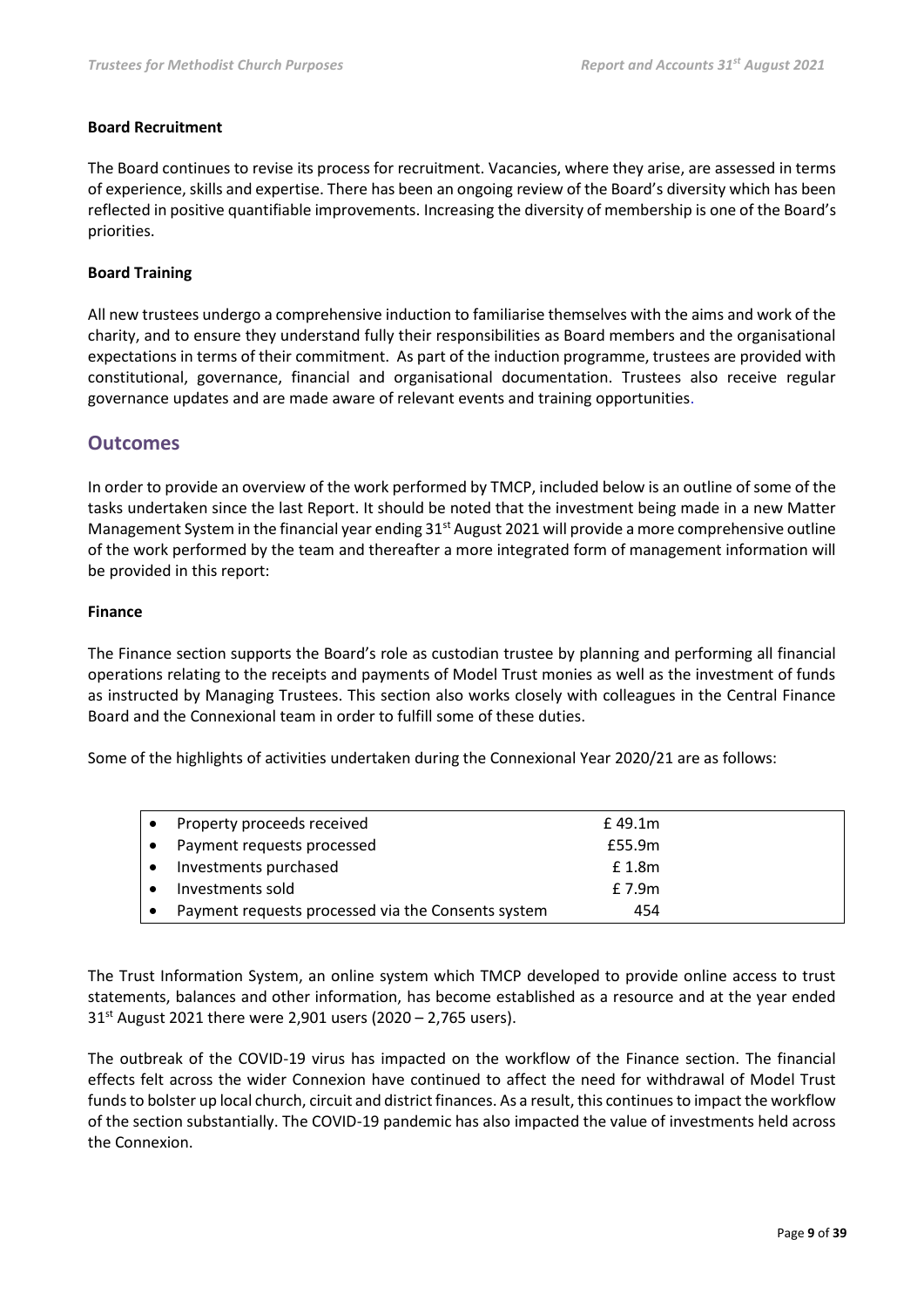### **Legal**

TMCP works with Managing Trustees, the Connexional Team and their professional advisers to enable them to pursue mission in a number of different ways. This work includes the redevelopment of existing buildings, often creating multi-purpose worship space which facilitates the development of strong links with local communities by providing space to allow community activities. The Legal section enables Managing Trustees to advance these projects in compliance with the requirements of Charity Law and Methodist Law and policy.

In the Connexional Year 2020/21 the Legal section:

- provided Managing Trustees with guidance on 24 new major redevelopment projects and helped in the processing of 171 property sales and 29 purchases of new property.
- prepared 212 Model Trust Directions and helped to release 10 Permanent Endowments.
- assisted Managing Trustees on various other Trust and bequest matters.
- assisted Managing Trustees to complete approximately 130 non-residential leases and provided guidance and assistance on 175 new assured shorthold tenancies and 156 forms of licence agreement.

The Legal section continues to help Managing Trustees across the Connexion to secure income from their property to fund Mission.

The work which the Legal team performed in respect of TMCP's role as Data Controller is considered separately in this report as is the management of the Panel Solicitors.

It should be noted that the outbreak of the COVID-19 virus has also impacted the work of the Legal section who worked closely with the Panel Solicitors and, in some circumstances, the Connexional Team to provide support to the wider Connexion in respect of specific COVID-19 guidance. In addition, the continuing "Stamp Duty Holiday", originally introduced by the Chancellor from the 8<sup>th</sup> July 2020, increased the number of property transactions across the Connexion and impacted the work of the Legal section until the closure of the scheme in September 2021.

## **Where TMCP Provide Support / Collaboration with the Connexional Team**

### **General Data Protection Regulations (GDPR)**

TMCP continues to act as the Data Controller for all Local Churches, Circuits and Districts (who are deemed to be the "Data Processors" i.e. the people who deal with data/ information on behalf of the Methodist Church).

Following the introduction of the General Data Protection Regulations ('GDPR') and the Data Protection Act 2018, it is necessary for the Connexional Team to have a separate Notification with the Information Commissioners Office ('ICO'). The separate registration ensures that the Connexional Team is a data controller for ICO to cover those data processing activities which fall outside TMCP's registration and for which they are solely responsible.

Under the Connexional Team's registration, the issues which affect Managing Trustees are: safeguarding and complaints and discipline issues. This means that the Connexional Team is responsible for all data protection matters concerning safeguarding and, complaints and discipline issues for the whole Methodist Church.

TMCP and the Connexional Team continue to work together to provide data protection resources to the wider Connexion, including precedent documents, policies, practical guidance and frequently asked questions.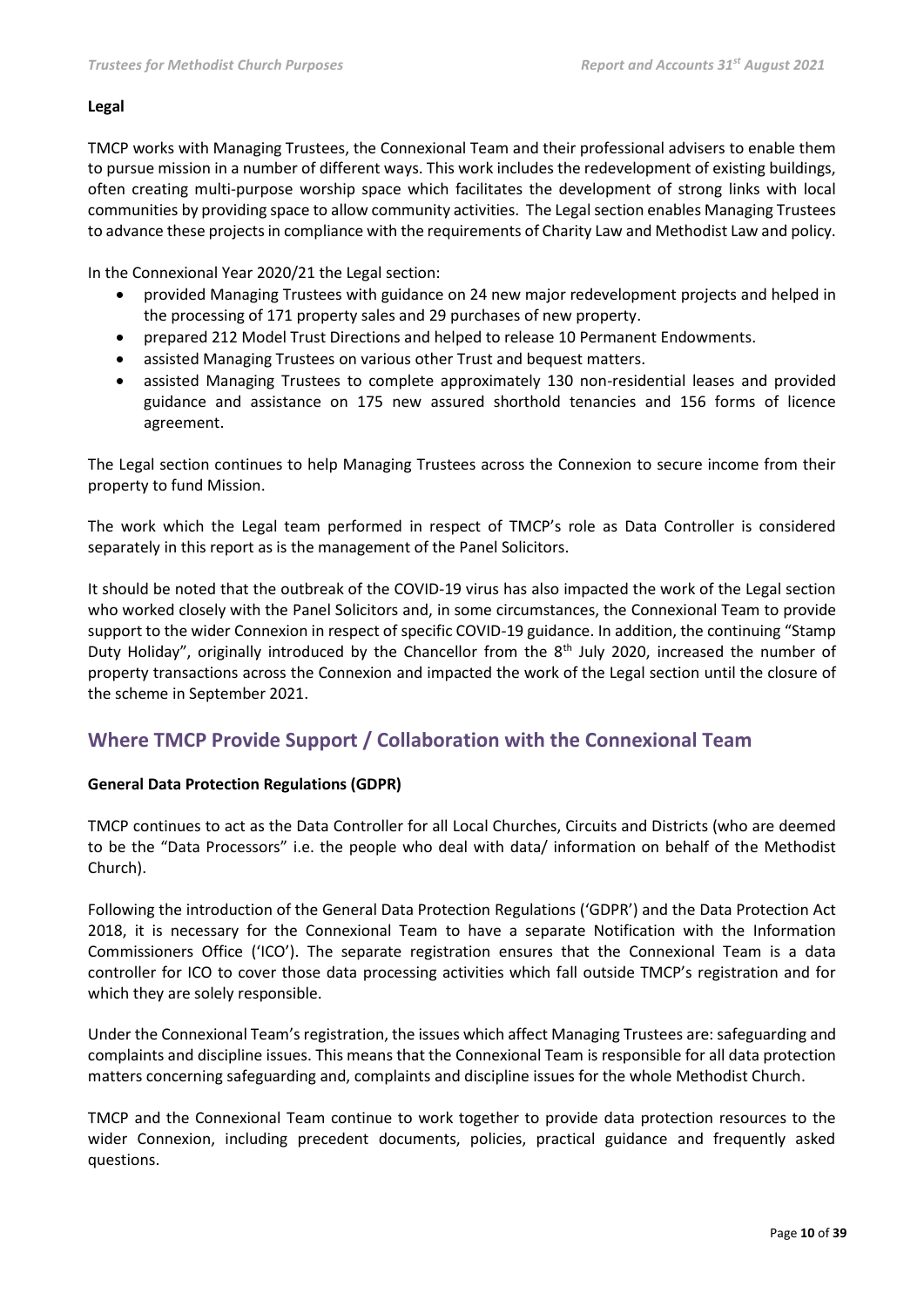In the year to 31<sup>st</sup> August 2021 TMCP organised 2 online forums for District Data Champions to bring them up to speed on current developments in Data Protection and to provide support and guidance as needed. As Data Controller, TMCP requires assurance from the Local Churches, Circuits and Districts that all necessary GDPR processes are being adhered to. In order to obtain such assurances, and on the recommendation of its Internal Auditors, TMCP introduced an Annual Checklist. This is to be completed by local Managing Trustees and reported back via the circuit and District who have collated the returns to confirm that they are fulfilling their responsibilities with regard to GDPR.

TMCP continues to act as a point of reference on matters arising in respect of both registrations and also coordinated 9 Data Subject Access Requests (DSAR's) in the Connexional year 2020/21. In addition, TMCP was dealing with 1 DSAR received at the end of August 2020. Of these 9 DSARs, TMCP dealt with 5 and helped/coordinated with the Connexional Team on 4. The DSARs are recorded in TMCP's SAR Register.

### **News Hub Articles**

Articles are regularly published on the TMCP website 'News Hub', providing information to Managing Trustees and their professional advisers on updates to the website, guidance on changes in legislation, training events, availability of trust statements and other relevant information. During the year there have been 30 articles published, many of which have provided specific guidance on the rapidly changing situation with COVID-19, produced in co-ordination with the Connexional Team to complement the material available on the Methodist website. Managing Trustees are encouraged to sign up for the News Hub emails to be kept informed of current developments. The number of subscribers is currently in excess of 1,000.

### **Panel Solicitors**

The Framework Agreement between TMCP and the Panel firms sets out the overarching principles for the performance and management of the Panel. In its capacity as the Church's corporate body TMCP is party to the Framework Agreement meaning we have responsibility for ensuring the terms of the Framework Agreement are complied with.

Feedback questionnaires are sent at the end of a transaction to all Managing Trustees who use the Panel. Feedback is an important part of the monitoring process and ensures that Managing Trustees are receiving a high level of service and advice. TMCP are summarising statistics relating to use of the Panel for monitoring, reporting, management and addressing feedback and complaints.

TMCP hold quarterly face to face monitoring meetings with each firm on the Panel. Training events regularly take place.

Following the extension of the framework agreement, TMCP have been working closely with the three Panel firms; Anthony Collins, Blake Morgan and Sintons, to ensure Managing Trustees had the opportunity to meet with them.

Anthony Collins and Sintons have held Legal Clinics for Managing Trustees to attend which were appreciated by Managing Trustees and the firms confirm they received positive feedback regarding the same. Blake Morgan are facilitating legal clinics in the near future.

The Legal Managers have met with all the firms to discuss the implementation of the new streamlining process and agree the set documentation to be used. The streamlining procedure and the introduction of precedent documents should help to make sure that TMCP can limit its involvement in transactions when buyer/tenants have been found (the time critical stage) and ultimately transactions should proceed much quicker.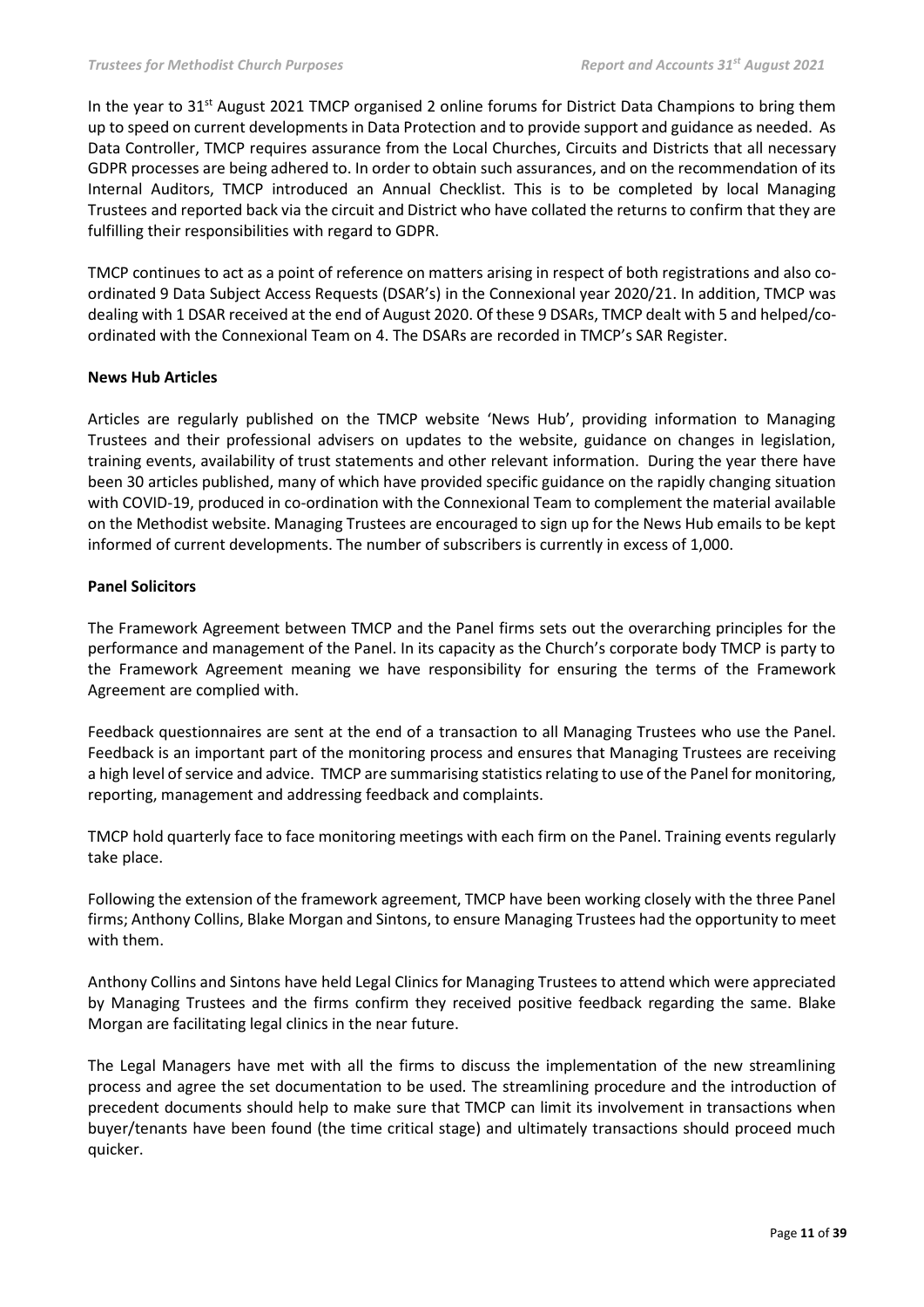The three firms have agreed that it is important for the streamlining process that conversations are held across all parties to ensure continuity for the wider Connexion and were happy to meet as a group to discuss the implementation of the documents.

### **Copyright**

The TMCP Board is the corporate body which holds copyright on behalf of the Conference and its subsidiary bodies because copyright is to be held either by an individual person or a corporate legal person. It will be noted that all publications such as the Constitutional Practice and Discipline of the Methodist Church (CPD), the Minutes of Conference and Singing the Faith and the works held in the Art Collection, to give but a few examples, name TMCP as the holder of the copyright.

However, all management responsibilities relating to these publications and their copyright are in the hands of the Methodist Council leaving the Board to be the mere holder of copyright. The Council delegates to others the power to grant permissions to use copyright material and to set any fees in respect of such use. Any fees paid to the Board for the use of copyright material are held to be used as directed by the Methodist Council.

## **Moving Forward**

There are a number of key strategies being rolled out currently in respect of the work performed by TMCP. Delivery of these strategies will result in the streamlining of all internal processes and continue to lead to efficiencies which will positively impact performance. The Board and team continue to invest resources to achieve these outcomes. The current status of these strategies is outlined below:

### **IT Strategy (Delivered)**

- Upgrade of office computers to laptops running Windows 10 for remote working
- Migration of email to Microsoft 365 on 'tmcp.org.uk' domain
- Digital ways of working implemented
- Procurement of a Matter Management System
- Initial user training on Microsoft 365, Teams and SharePoint
- Start of file migration to Microsoft 365

### **IT Strategy (in progress)**

- Configuration and implementation of the Matter Management System
- **■** Implementation of new telephone systems using Microsoft 365 Platform
- Procurement of a new Managed Service Provider for on-going IT Support
- Migration of files to new digital platform and integrating agreed Key Performance Indicators (KPIs)
- Review alternative Finance Systems, and plan for replacement software

### **Legal Strategy**

- **■** Introduction and increased use of KPIs in certain areas in line with the Service Level Partnership Agreement (SLPA) between the Board and the Methodist Council
- Streamlining 2022 will see this extended across more types of legal work
- Improved ways of communication with Managing Trustees (MTs)
- Panel of solicitors for Scotland
- More guidance and training for MTs for example ecumenical website pages, more precedent documents and continued training for data champions
- Implementing further integrated ways of working with connexional colleagues and Districts, including District Property Secretaries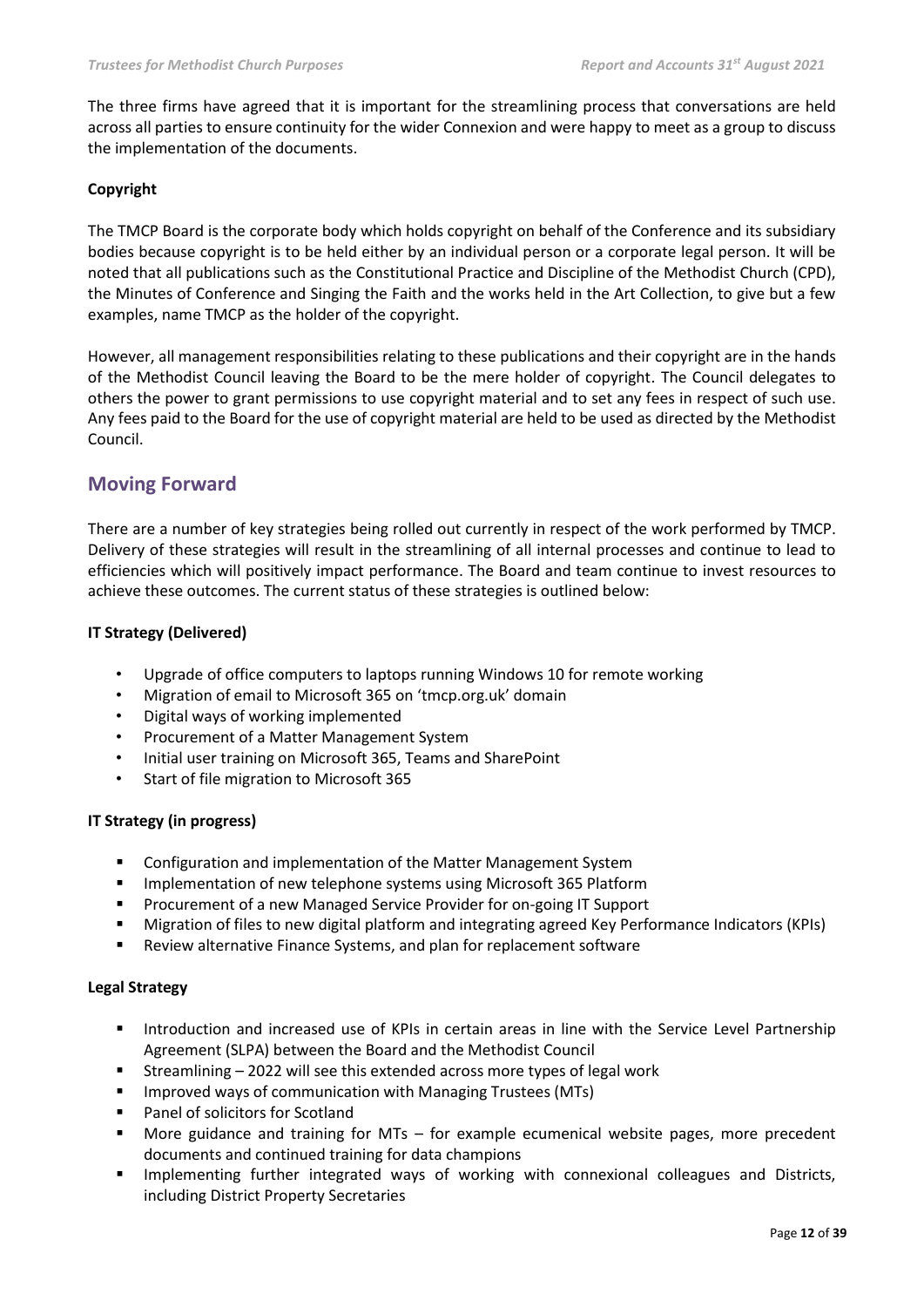### **Finance Strategy**

- Ground-Up Review of Processes
	- $\circ$  The Month end processes have been reviewed and work has begun in starting to streamline the month end
	- o An internal Audit has been undertaken to ensure that the process changes are robust and that controls in place are appropriate
- Improved Engagement with External Parties
	- o The team continue to communicate with Managing Trustees via email and telephone creating stronger relationships.
	- o The relationship between TMCP Finance, Central Finance Board and Methodist Church House continues to flourish and we work collaboratively where appropriate to improve the overall service delivered to the wider Methodist Church

### **Workforce Strategy**

- Role / Salary review against market
- Implementation of a performance review policy
- Building a culture in which the team feel valued

### **In Summary**

The above is a brief outline and there are detailed project plans in place relating to each area of development. In summary, the following observations should be noted:

- As has been the case for us all this year, as a result of the pandemic, it has been a very challenging 12 months
- TMCP has 'stress-tested' business processes during this time
- Our strategic objectives have been delivered together with some unforeseen tactical ones
- Where weaknesses have been identified they have been addressed
- There is more to do and TMCP has the plans in place to deliver
- Due to the continuing streamlining of services, TMCP's capacity has increased without increased oncosts
- Investment in technology and improvements in processes have proven beneficial
- The continued support of all our connexional partners will drive more efficiency and deliver greater outcomes

### **Financial Review**

Total income for the year was £1,227,484 while total expenditure for the year was £1,303,212 and this resulted in a net operating deficit of £75,728 (2020: £184,535). In addition, there were gains on investment assets of £179,289 leading to a net increase in funds of £103,561 (2020: net decrease in funds £241,157).

The Statement of Financial Activities shows grant income of £91,049 received from the Stickler and Dore Trusts and this is matched against the second phase costs of the digitalisation programme. This restricted income and expenditure is shown separately in order to distinguish it from the unrestricted income and expenditure streams.

The Statement of Financial Activities also shows grant income from Trust 17A Extraordinary Property Fund (£124,585) and Trust 5723A William Tattershall (£104,053), the Resolution to transfer these funds back to TMCP was agreed at the Methodist Conference 2021.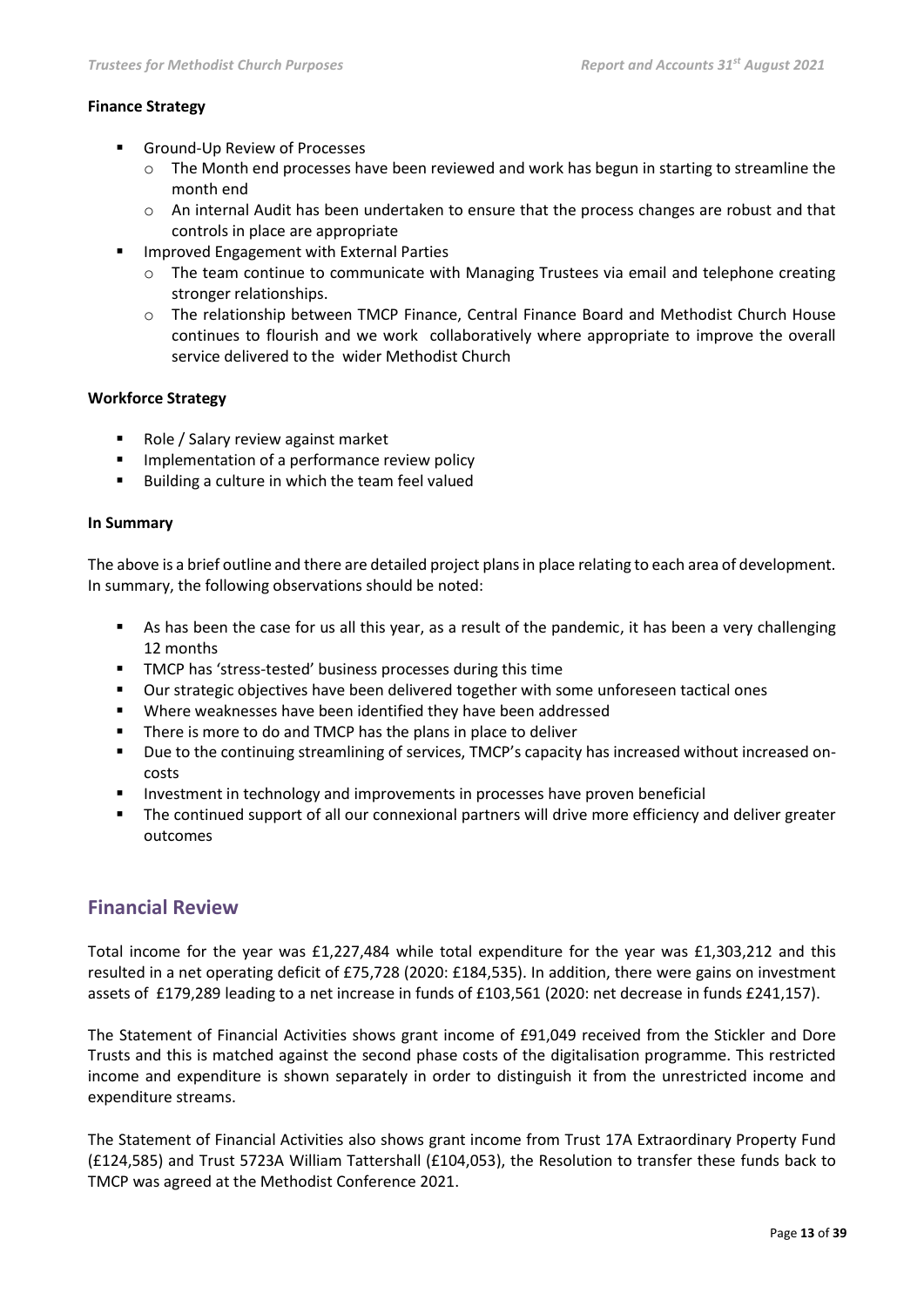In accordance with its previous Reserves Policy, the Board determined, for the last five years, to continue to operate a deficit budget to subsidise its work, deciding not to pass on the full cost of operations onto the Methodist Church. This has led to an erosion of reserves in the short term and it was always accepted that this policy was not sustainable in the long term.

Following a review of the reserves position a new policy was agreed and it was decided that the reserves needed to be restored to the required level of £1.4m. The additional grant income corrected the position for the year to 31<sup>st</sup> August 2021 and the Board have achieved a balanced budget in 2021/22 by increasing the management charge and are currently discussing an appropriate charging structure for services provided to the Connexion.

Under the Service Level Partnership Agreement currently in place both the Board and Methodist Council are keenly aware of the need for TMCP to continue to provide efficient and effective services over the longer term. Discussions will be held with the Methodist Council in the forthcoming year to address the situation regarding TMCP's ongoing financial viability.

### **Charitable Income**

The main sources of charitable income are the management charges, the contribution from the Methodist Council and the dividends arising on funds held with the Central Finance Board. The charity does not carry out significant fundraising activities.

Income from charitable activities decreased by 3.77% to £859,176 (2020: £892,849)*.* Investment Income decreased by 33.7% to £21,438 (2020: £32,332). Methodist Council income includes recovery of costs incurred in respect of Support Services staff accommodated in Manchester.

Restricted income is from both the Stickler and Dore Trusts £91,049 (as noted in the overview above). Other income includes Coronavirus Job Retention Grant Scheme of £27,183 and Grant income of £228,638.



### **Charitable Expenditure**

The main categories of charitable expenditure are staffing and support costs. Resources expended in respect of charitable activities increased to £1,279,511 (2020: £1,164,632). This included expenditure incurred in respect of the second phase of the digital transformation project.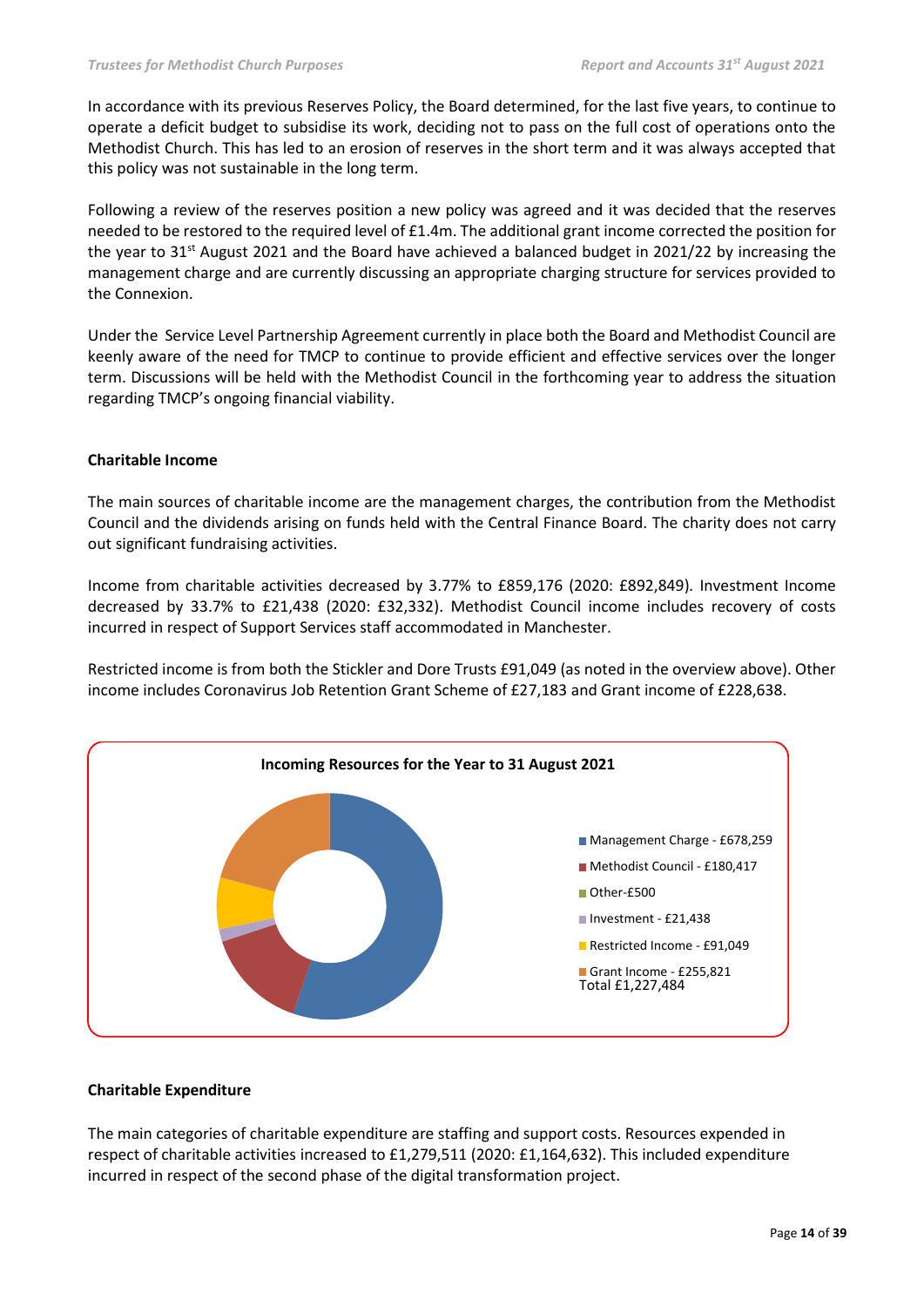Over the last five years, since 2016/17, there has been an aggregate deficit of £671,078. This is after adjusting for investment appreciation and exceptional items. Allowing for these items the level of reserves has moved over that period from £2,043,796 to £1,373,592.

To ensure continual improvement in performance and the development of ongoing tools to assist the Connexion, TMCP has over the last five years further invested in staff and infrastructure.



### **Utilisation of Reserves**

|                                                                             | 2020/21    | 2019/20    | 2018/19     | 2017/18     | 2016/17     |
|-----------------------------------------------------------------------------|------------|------------|-------------|-------------|-------------|
|                                                                             |            |            |             |             |             |
| <b>Opening</b><br><b>Balance</b>                                            | £1,270,031 | £1,511,188 | £1,754,133  | £1,926,553  | £ 2,043,796 |
|                                                                             |            |            |             |             |             |
| <b>Funds</b><br>added to /<br>(utilised<br>from)<br>reserves in<br>the year | £103,561   | f(241,157) | f(242, 945) | f(172, 420) | f(117,243)  |
|                                                                             |            |            |             |             |             |
| <b>Closing</b><br><b>Balance £</b>                                          | £1,373,592 | £1,270,031 | £1,511,188  | £1,754,133  | £1,926,553  |

### **Reserves Policy and Review**

The current reserves policy was agreed in 2020. Quantified target reserves per the policy are £1.4m compared to actual free reserves of £1,368,787 (excluding tangible and intangible fixed assets).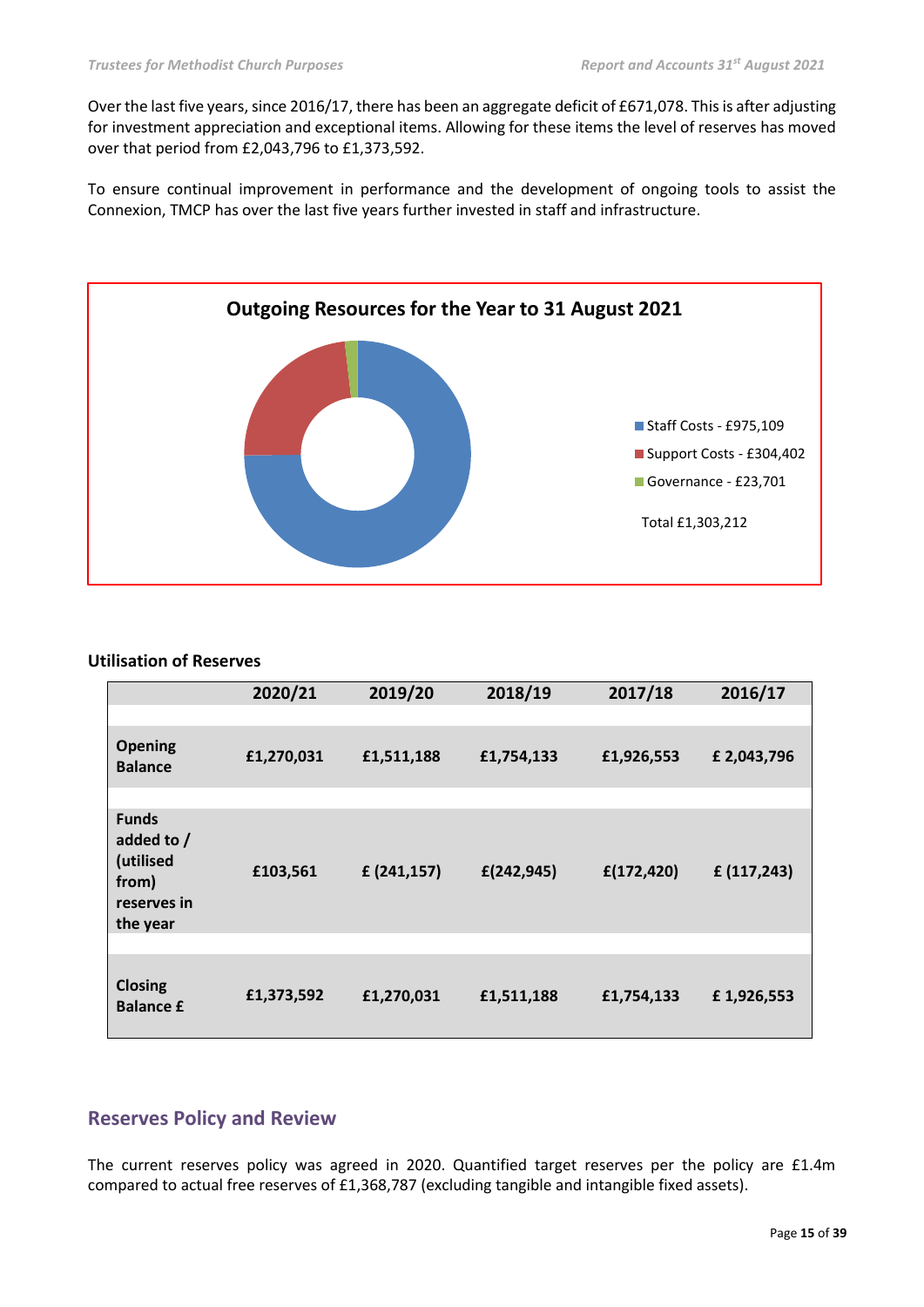As noted previously, the Board determined to operate a deficit budget over the last five years to subsidise its work, deciding not to pass the full cost of operations on to the Methodist Connexion.

The Service Level Partnership Agreement noted that one of the purposes of the agreement is to ensure appropriate levels of funding are available to maintain service levels. Discussions will be held as part of the monitoring and reporting process to decide upon new charging mechanisms and ensure a balanced budget.

The Audit and Risk Committee will look at the Policy annually, in the context of the budget and the final accounts, as a matter of good practice. A full review of the Reserves Policy is undertaken every three years by the Board. Next date of review July 2023.

When the Annual Budget is prepared, the Reserves Policy will be reviewed to decide if any allocation of the Administration Fund is possible for the forthcoming year. In the first instance the level of reserves needs to be restored to the required level as noted above. If this is the case any excess on an annual basis could then be budgeted to be utilised.

The Reserves could be used to:

- i. Contribute to the cost of additional services which otherwise would be funded wholly by the Methodist Council or Districts.
- ii. Provide a safety net should the Board be called upon to meet additional obligations as part of its custodian trusteeship responsibilities.
- iii. Contribute to the cost of investing in the infrastructure of the organisation to ensure team performance is maximised and services provided to the Connexion are at an optimum level.

It would be preferable if the Reserves were not used to:

- i. Subsidise services identified as being additionally commissioned by the Methodist Council or
- ii. Subsidise an operational deficit when the Reserves fall below the limit stated above.

COVID-19 presents a key risk in respect of both the current value of reserves and the ongoing ability of the organisation to maintain its funding streams. This will be monitored carefully by the Board.

### **Investment Policy and Review**

The Board has agreed investment objectives for each of the trusts for which it is full trustee and reviews annually the criteria for the investment of the Trustees Interest Fund in collaboration with the Methodist Church's in-house investment manager, the Central Finance Board (CFB) of the Methodist Church, whose mission is to:

- Provide a high quality investment service, seeking above average returns for long term investors;
- Follow a discipline in which the ethical dimension is an integral part of all investment decisions;
- Construct investment portfolios which are consistent with the moral stance and teachings of the Christian faith; and
- Encourage strategic thinking on the ethics of investment.

To ensure that the CFB is working to the highest ethical standards, the Joint Advisory Committee for the Ethics of Investment (JACEI), which is made up of five people nominated by the CFB and five by the Methodist Council, monitors the activities of the CFB to ensure that it complies with the ethics of the Church.

This policy is reviewed annually and the responsibility is delegated by the Board to the Investment Committee. This committee also recommends the investment parameters for the Board to adopt on an annual basis.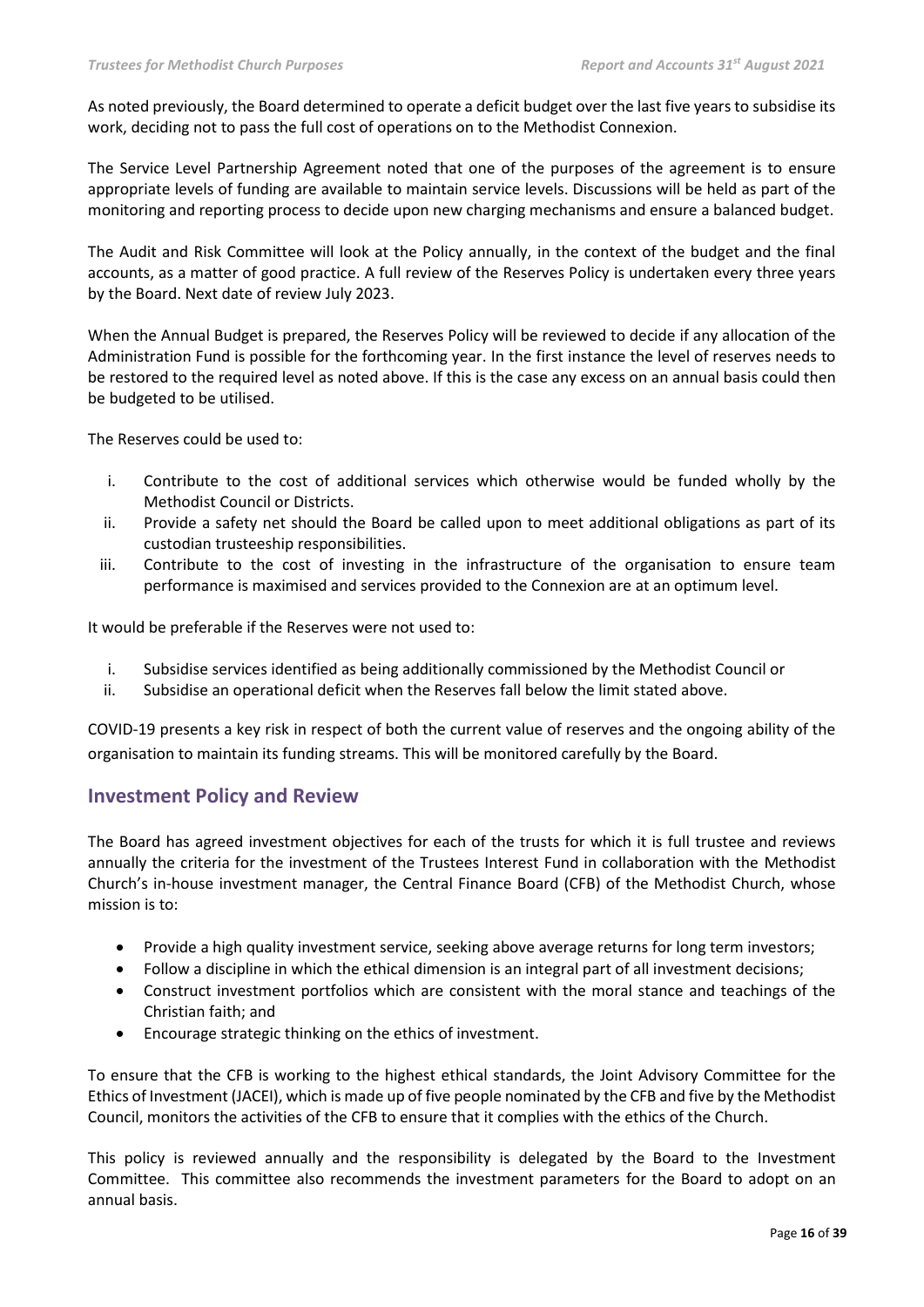## **Connected Organisations**

TMCP as a corporate body is a separate legal entity, distinct from the Methodist Church, and is responsible for its own actions. The Board reports annually to the Conference and all members of the Board must be members of the Methodist Church. The Conference has various powers under the 1939 Act (e.g. to change the body's name) and in particular it appoints the members of the Board.

The various parts of the legal framework within which the Methodist Church is governed allow for the setting up of separate bodies all reporting into the Methodist Conference to handle specific aspects of the Church's work and/or discharge a specific power of the Church.

Outlined below are two bodies considered to be connected organisations, which alongside TMCP report separately each year to the Methodist Conference:

- a) The Methodist Council, through the Connexional Team provides the Board with services in regard to payroll and pensions. The Board provides the Support Services in Manchester with accommodation and office services.
- b) The Central Finance Board of the Methodist Church (CFB) was set up by an Act of Parliament in 1960 to enable Methodist organisations to pool their assets and manage them efficiently. The CFB has its own fund management department enabling it to provide professional investment management. There are regular meetings with officers of the CFB to discuss matters of mutual interest.

|                          | Income from<br>connected<br>organisation | 2021<br><b>Purchases from</b><br>connected<br>organisation | Amount owed by<br>connected organisation<br>at year-end |
|--------------------------|------------------------------------------|------------------------------------------------------------|---------------------------------------------------------|
| <b>Methodist Council</b> | £180,417                                 | £1,484                                                     | £45,233                                                 |
|                          | Income from<br>connected<br>organisation | 2020<br><b>Purchases from</b><br>connected<br>organisation | Amount owed by<br>connected organisation<br>at year-end |
| <b>Methodist Council</b> | £177,598                                 | £1,339                                                     | £11,616                                                 |

In addition to this, the connected organisation transactions with the Central Finance Board include the operations in the administration of the Board's custodian trustee responsibility.

### **Other Connected Organisation Matters**

Anne Goodman, Chief Executive, is a director of Methodist Chapel Aid Ltd.

The Board, as full trustee of the MCA Charitable Trust, holds 29.7% (2020: 29.7%) of the share capital of the Company. It holds these shares for the charitable purposes of the Methodist Church generally.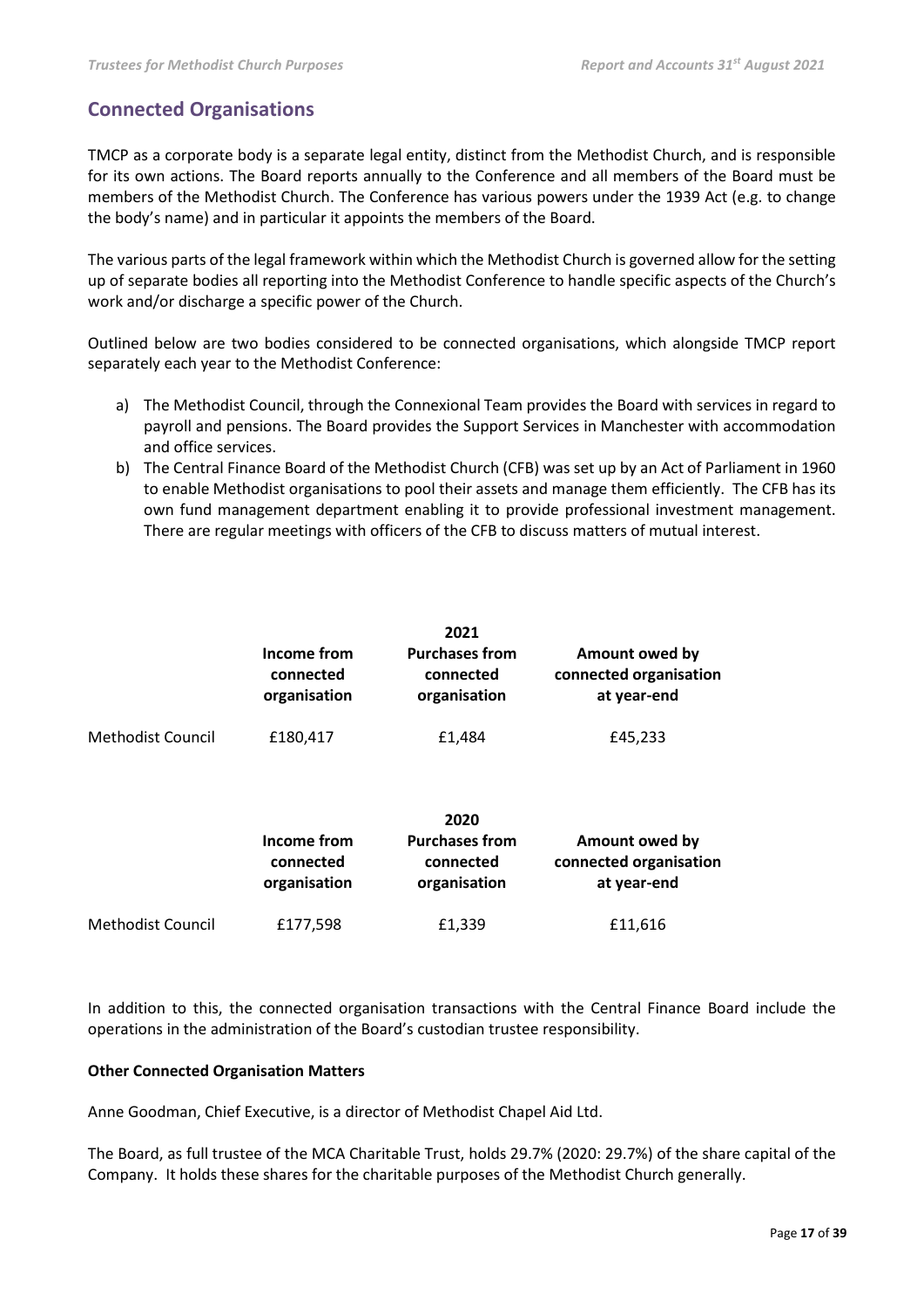## **Risk Management and Internal Controls**

### **Risk Management**

The Board, through the Audit and Risk Committee, regularly reviews the risks to which its operations are subject and maintains appropriate arrangements to mitigate those risks. The primary risks are loss of premises, loss of data, loss of key staff, fraud, reputation, the volatility of the current investment market and financial resilience. The Board has taken into account COVID-19 and its implications across all of the risk categories.

The Audit and Risk Committee reviews and assists in the continued development of a refined Risk Matrix. A full statement of the Risk Management policy is available on request.

The risk management policy is designed to identify and analyse operational and other risks facing the organisation and, where at unacceptable levels, to take steps to mitigate the risks. The Board currently maintains a corporate risk register broken down under the following headings:

- Financial
- People
- Information Communications and Technology (ICT)
- Operational
- Compliance Legal & Regulatory

The matrix summarises the strategies for mitigating and managing the identified risks.

### **Internal Controls**

The principal features of the systems of financial control include:

- An annual planning and budgeting process;
- An Audit and Risk Committee (see above for details of its terms of reference);
- Delegation of authority to spend within clearly defined limits;
- Segregation of duties wherever possible; and
- Written policies and procedures which describe the operational guidelines to be followed by all members of staff.

For the year under review, the Board is satisfied that the major risks to which TMCP is exposed have been assessed and that systems are in place to manage and mitigate exposure to them and residual risks are at acceptable levels.

The risk management policy remains under continual scrutiny. Since the agreement of the Service Level Partnership Agreement (SLPA) with the Connexional Team, the risk management now also encompasses the monitoring of the Key Performance Indicators (KPI's), a function which will be assisted by the introduction of a Matter Management System during 2021 which will streamline processes and workflow.

TMCP have also been closely assessing and monitoring the risks linked to the COVID-19 situation. Much time and energy has been invested in modifying existing processes where needed for remote working, whilst maintaining the necessary controls and ensuring that staff welfare is also taken into full consideration.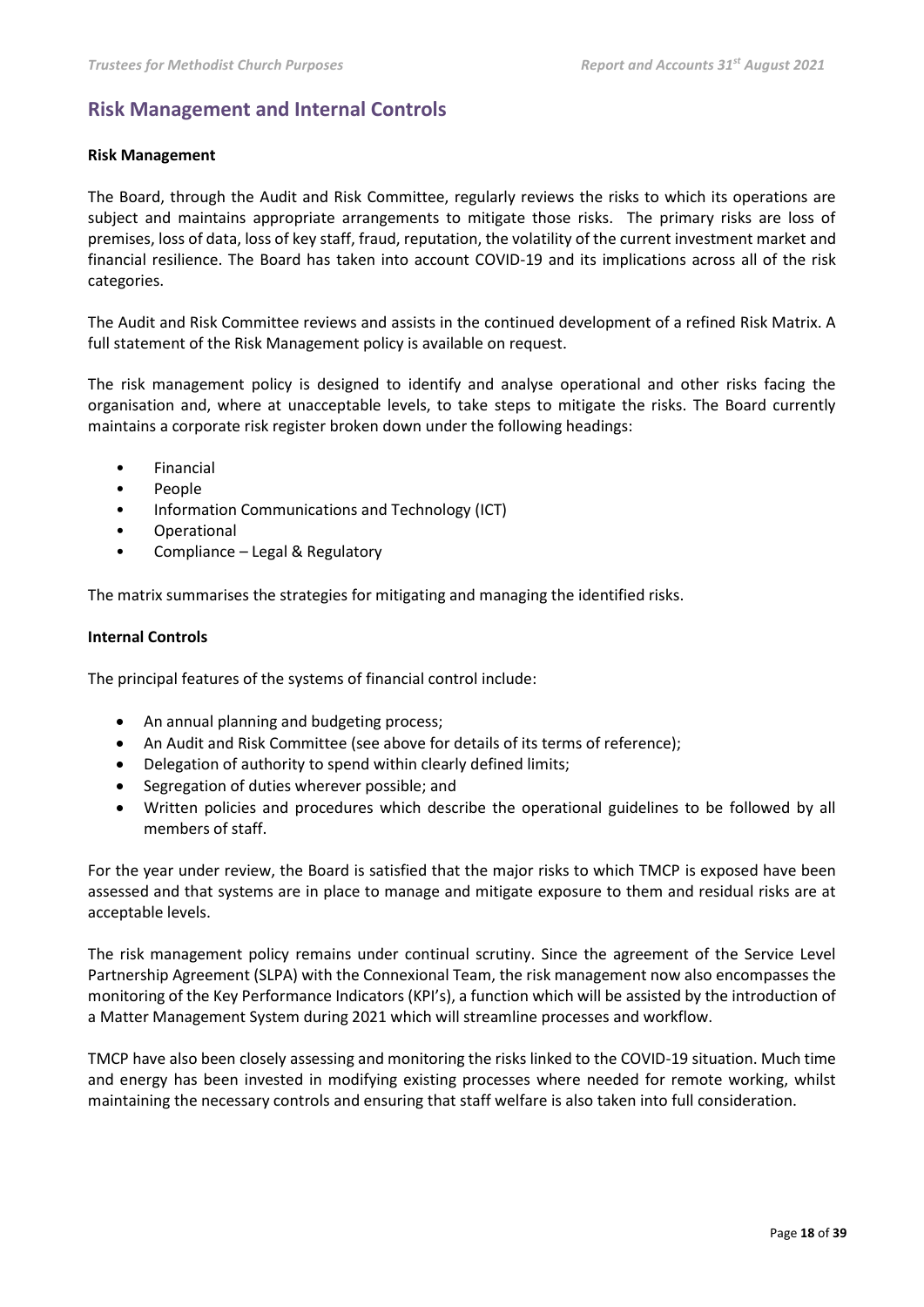## **Statement of Trustees' Responsibilities**

The Trustees are responsible for preparing the Trustees' Report and the financial statements in accordance with applicable law and United Kingdom Accounting Standards (United Kingdom Generally Accepted Accounting Practice).

The law applicable to charities in England & Wales requires the Trustees to prepare financial statements for each financial year which give a true and fair view of the state of affairs of the charity and of the incoming resources and application of resources of the charity for that period. In preparing these financial statements, the Trustees are required to:

- select suitable accounting policies and then apply them consistently;
- observe the methods and principles in the Charities SORP 2019;
- make judgements and estimates that are reasonable and prudent;
- state whether applicable accounting standards have been followed.
- prepare the financial statements on the going concern basis unless it is inappropriate to presume that the charity will continue in operation.

The Trustees are responsible for keeping proper accounting records that disclose with reasonable accuracy at any time the financial position of the charity and enable them to ensure that the financial statements comply with the Charities Act 2011, the Charity (Accounts and Reports) Regulations 2008, the provisions of the trust deed and the Statement of Recommended Practice Accounting and Reporting by Charities. The Trustees are also responsible for safeguarding the assets of the charity and hence for taking reasonable steps for the prevention and detection of fraud and other irregularities.

The Trustees are responsible for the maintenance and integrity of the charity and financial information included on the charity's website. Legislation in the United Kingdom governing the preparation and dissemination of financial statements may differ from legislation in other jurisdictions.

## **Appointment of Auditor**

As a result of The Financial Reporting Council's Revised Ethical Standard 2019 prohibiting a firm acting as both Internal and External Auditors, the Board requested that the Audit and Risk Committee to seek new External Audit firms.

After a robust tender process the Audit and Risk Committee recommended that Moore and Smalley be appointed to act as External Auditors and the resolution to accept this recommendation was adopted by the board on 20th October 2021. Moore and Smalley have accepted the appointment.

Approved by the Board on 24<sup>th</sup> February 2022 and signed on its behalf by:

charland.

**Chair of Trustees**

**Mr Ian White Date: 24th February 2022**

**Trustees for Methodist Church Purposes**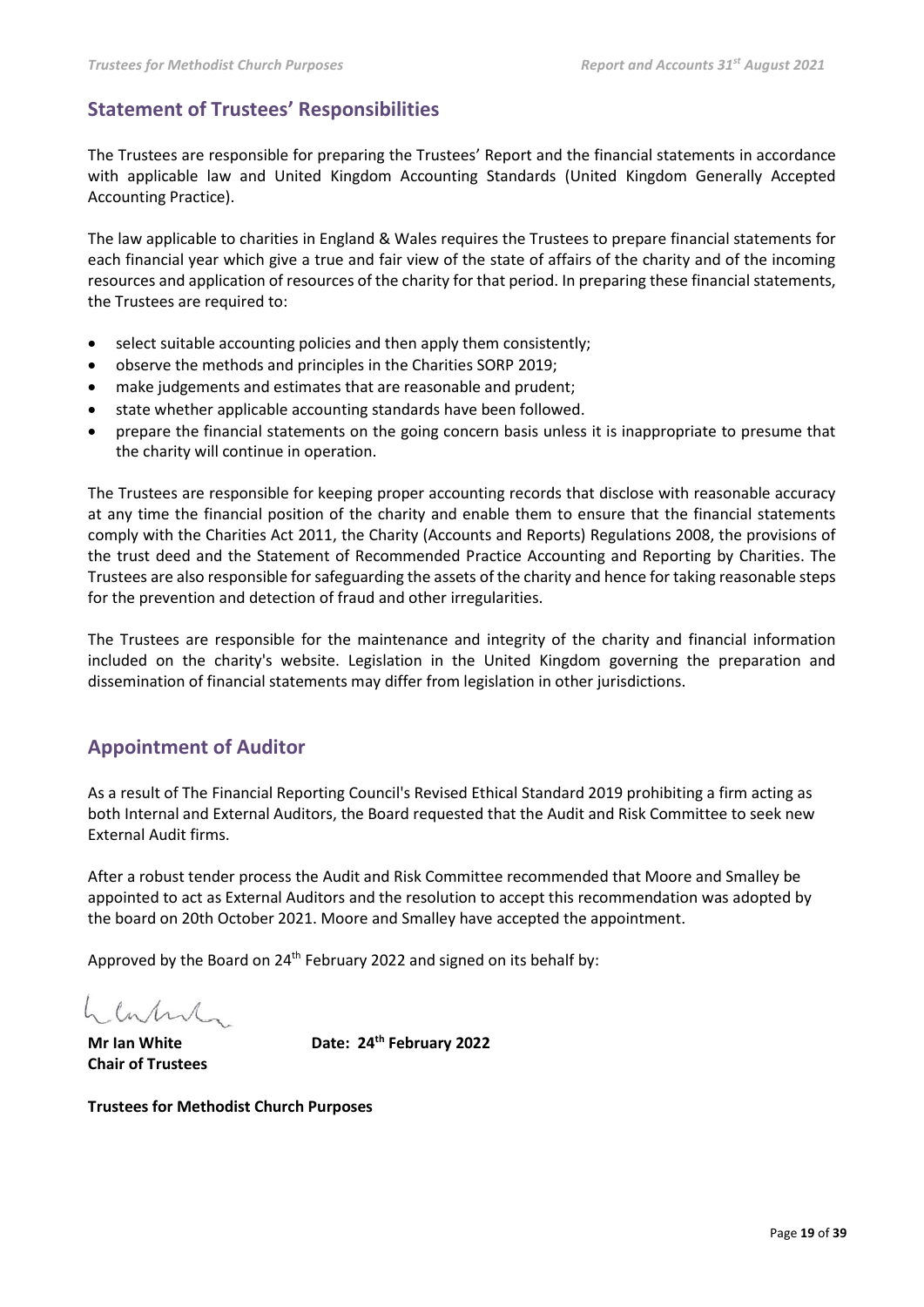## **INDEPENDENT AUDITOR'S REPORT TO THE TRUSTEES OF TRUSTEES FOR METHODIST CHURCH PURPOSES**

### **Opinion**

We have audited the financial statements of Trustees for Methodist Church Purposes "the charity" for the year ended 31 August 2021 which comprise the Statement of Financial Activities, the Balance Sheet, the Statement of Cash Flows and the related notes, including a summary of significant accounting policies. The financial reporting framework that has been applied in their preparation is applicable law and United Kingdom Accounting Standards, including FRS 102 "The Financial Reporting Standard applicable in the UK and Republic of Ireland" (United Kingdom Generally Accepted Accounting Practice).

In our opinion, the financial statements:

- give a true and fair view of the state of the charity's affairs as at 31 August 2021 and of its incoming resources and application of resources for the year then ended;
- have been properly prepared in accordance with United Kingdom Generally Accepted Accounting Practice; and
- have been prepared in accordance with the requirements of the Charities Act 2011.

### **Basis for opinion**

We conducted our audit in accordance with International Standards on Auditing (UK) (ISAs (UK)) and applicable law. Our responsibilities under those standards are further described in the Auditor's responsibilities for the audit of the financial statements section of our report. We are independent of the charity in accordance with the ethical requirements that are relevant to our audit of the financial statements in the UK, including the FRC's Ethical Standard, and we have fulfilled our other ethical responsibilities in accordance with these requirements. We believe that the audit evidence we have obtained is sufficient and appropriate to provide a basis for our opinion.

### **Conclusions relating to going concern**

We have nothing to report to you in respect of the following matters in relation to which the ISAs (UK) require us to report to you where:

- the trustees' use of the going concern basis of accounting in the preparation of the financial statements is not appropriate; or
- the trustees have not disclosed in the financial statements any identified material uncertainties that may cast significant doubt about the charity's ability to continue to adopt the going concern basis of accounting for a period of at least twelve months from the date when the financial statements are authorised for issue.

### **Other information**

The other information comprises the information included in the annual report, other than the financial statements and our auditor's report thereon. The trustees are responsible for the other information. Our opinion on the financial statements does not cover the other information and we do not express any form of assurance conclusion thereon.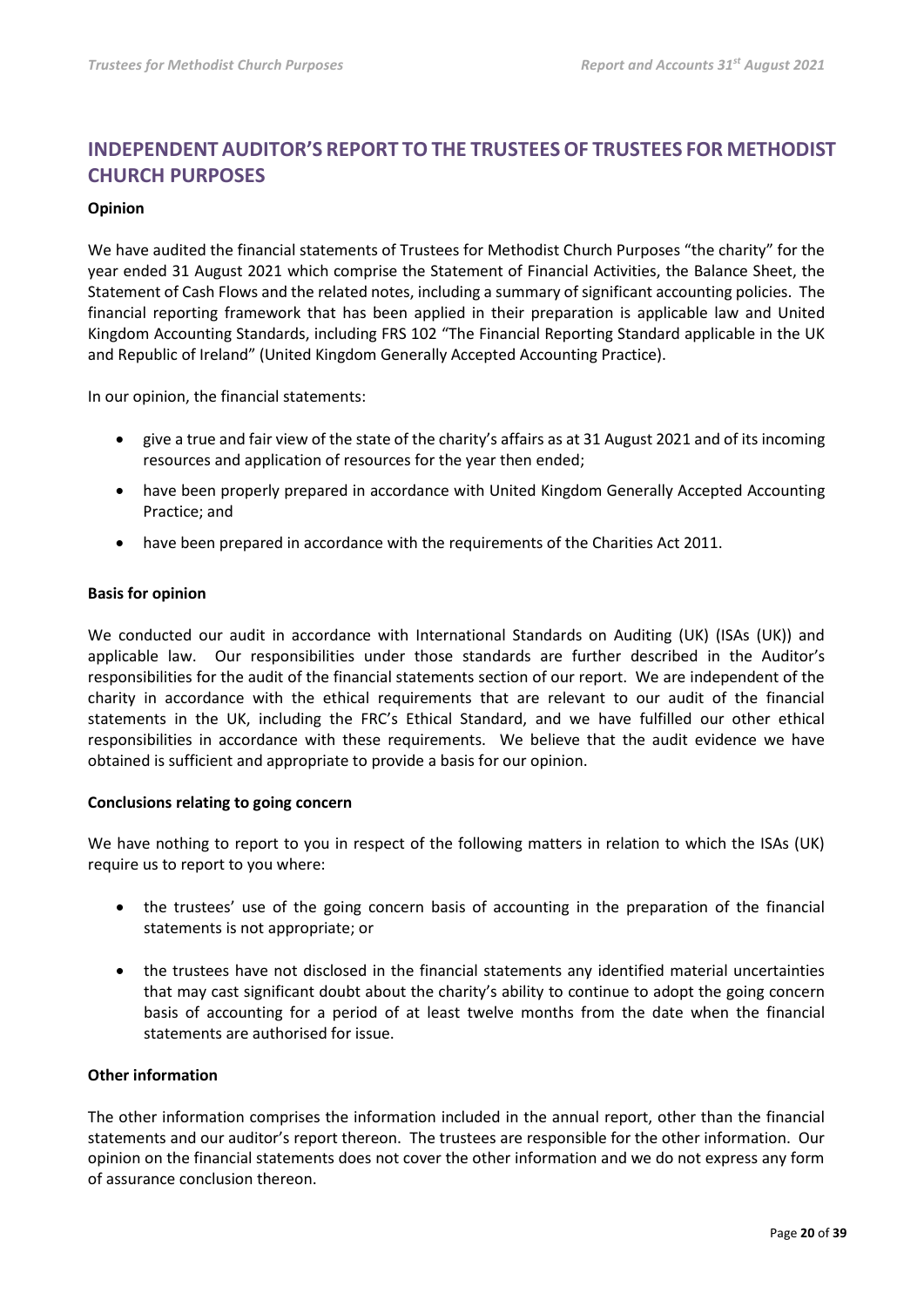In connection with our audit of the financial statements, our responsibility is to read the other information and, in doing so, consider whether the other information is materially inconsistent with the financial statements or our knowledge obtained in the audit or otherwise appears to be materially misstated. If we identify such material inconsistencies or apparent material misstatements, we are required to determine whether there is a material misstatement in the financial statements or a material misstatement of the other information. If, based on the work we have performed, we conclude that there is a material misstatement of this other information, we are required to report that fact.

We have nothing to report in this regard.

### **Matters on which we are required to report by exception**

We have nothing to report in respect of the following matters in relation to which the Charities (Accounts and Reports) Regulations 2008 require us to report to you if, in our opinion:

- the information given in the trustees' report is inconsistent in any material respect with the financial statements;
- proper accounting records have not been kept; or
- the financial statements are not in agreement with the accounting records; or
- we have not received all the information and explanations we require for our audit.

### **Responsibilities of trustees**

As explained more fully in the Statement of Trustees' Responsibilities set out on page 19, the trustees are responsible for the preparation of the financial statements and for being satisfied that they give a true and fair view, and for such internal control as the trustees determine is necessary to enable the preparation of financial statements that are free from material misstatement, whether due to fraud or error.

In preparing the financial statements, the trustees are responsible for assessing the charity's ability to continue as a going concern, disclosing, as applicable, matters related to going concern and using the going concern basis of accounting unless the trustees either intend to liquidate the charity or to cease operations, or have no realistic alternative but to do so.

### **Auditor's responsibilities for the audit of the financial statements**

We have been appointed as auditor under section 145 of the Charities Act 2011 and report in accordance with the Act and relevant regulations made or having effect thereunder.

Our objectives are to obtain reasonable assurance about whether the financial statements as a whole are free from material misstatement, whether due to fraud or error, and to issue an auditor's report that includes our opinion. Reasonable assurance is a high level of assurance, but is not a guarantee that an audit conducted in accordance with ISAs (UK) will always detect a material misstatement when it exists. Misstatements can arise from fraud or error and are considered material if, individually or in the aggregate, they could reasonably be expected to influence the economic decisions of users taken on the basis of these financial statements.

A further description of our responsibilities for the audit of the financial statements is located on the Financial Reporting Council's website at [www.frc.org.uk/auditorsresponsibilities.](http://www.frc.org.uk/auditorsresponsibilities) This description forms part of our auditor's report.

### **Extent to which the audit was considered capable of detecting irregularities, including fraud**

We identify and assess the risks of material misstatement of the financial statements, whether due to fraud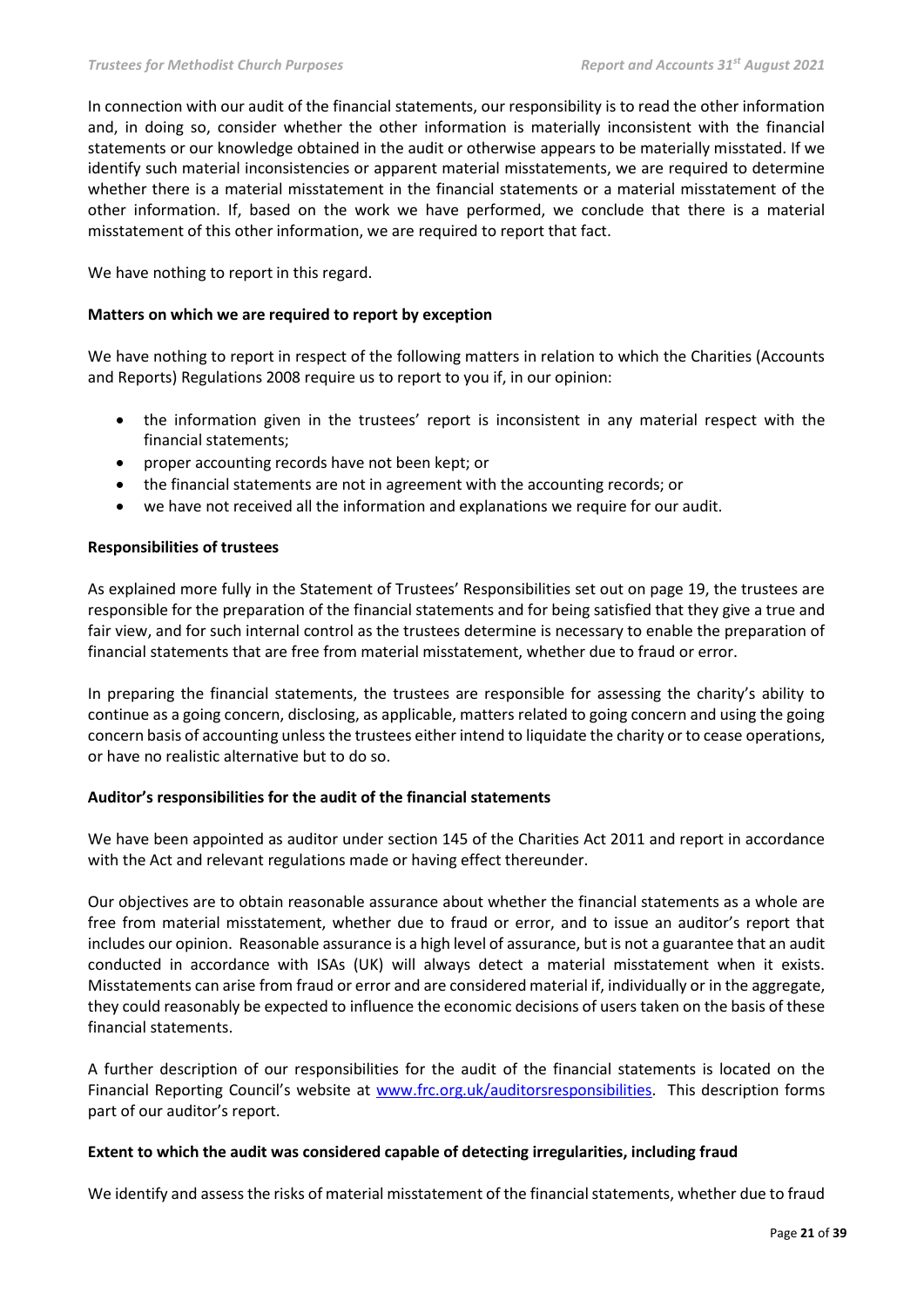or error, and then design and perform audit procedures responsive to those risks, including obtaining audit evidence that is sufficient and appropriate to provide a basis for our opinion.

In identifying and addressing risks of material misstatement in respect of irregularities, including fraud and non-compliance with laws and regulations, our procedures included the following:

- We obtained an understanding of laws, regulations and guidance that affect the charitable company, focusing on those that had a direct effect on the financial statements or that had a fundamental effect on its operations. Key laws, regulations and guidance that we identified included the Companies Act 2006, tax legislation, health and safety legislation, and employment legislation.
- We enquired of the Trustees and reviewed correspondence and Trustee meeting minutes for evidence of non-compliance with relevant laws and regulations. We also reviewed controls the Trustees have in place, where necessary, to ensure compliance.
- We gained an understanding of the controls that the Trustees have in place to prevent and detect fraud. We enquired of the Trustees about any incidences of fraud that had taken place during the accounting period.
- The risk of fraud and non-compliance with laws and regulations was discussed within the audit team and tests were planned and performed to address these risks. We identified the potential for fraud in the following areas: the recognition of income in the correct period including the correct treatment of the accrual and deferral of income.
- We reviewed financial statements disclosures and supporting documentation to assess compliance with relevant laws and regulations discussed above.
- We enquired of the Trustees about actual and potential litigation and claims.
- We performed analytical procedures to identify any unusual or unexpected relationships that might indicate risks of material misstatement due to fraud.
- In addressing the risk of fraud due to management override of internal controls we tested the appropriateness of journal entries and assessed whether the judgements made in making accounting estimates were indicative of a potential bias.

Due to the inherent limitations of an audit, there is an unavoidable risk that we may not have detected some material misstatements in the financial statements, even though we have properly planned and performed our audit in accordance with auditing standards. For example, as with any audit, there remained a higher risk of non-detection of irregularities, as these may involve collusion, forgery, intentional omissions, misrepresentations, or the override of internal controls. We are not responsible for preventing fraud or non-compliance with laws.

### **Use of our report**

This report is made solely to the charity's trustees, as a body, in accordance with Part 4 of the Charities (Accounts and Reports) Regulations 2008. Our audit work has been undertaken so that we might state to the charity's trustees those matters we are required to state to them in an auditor's report and for no other purpose. To the fullest extent permitted by law, we do not accept or assume responsibility to anyone other than the charity and the charity's trustees as a body, for our audit work, for this report, or for the opinions we have formed.

Beart and Stuttun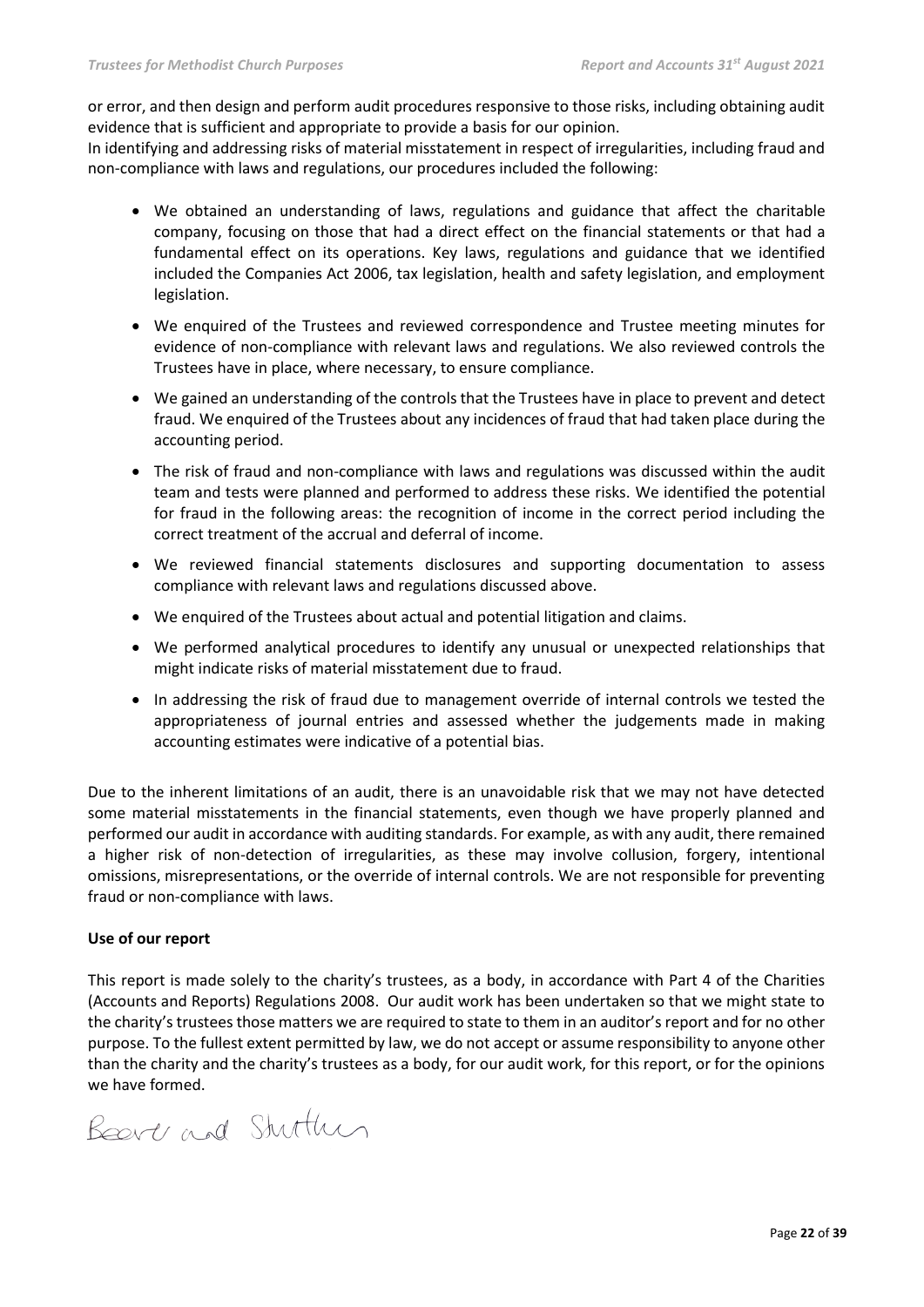### **Beever and Struthers Statutory Auditor**

**Beever and Struthers is eligible to act as auditor of the charity by virtue of its eligibility for appointment as auditor of a company under section 1212 of the Companies Act 2006.**

St George's House 215/219 Chester Road Manchester M15 4JE

Date: 21 March 2022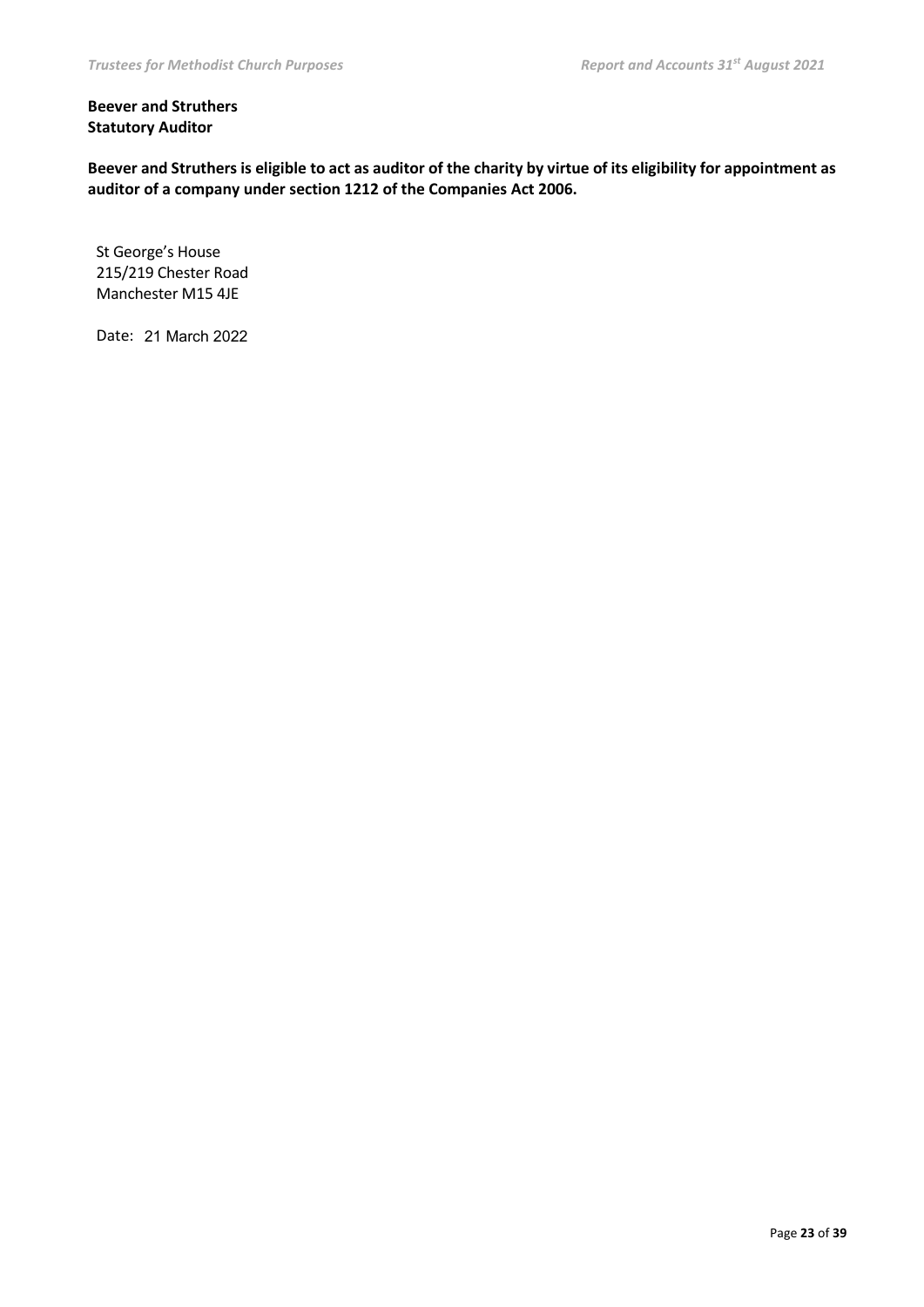## **Statement of Financial Activities for the year ended 31st August 2021**

|                                                            |                            | <b>Unrestricted</b> | <b>Restricted</b>        | <b>Total</b> | Total      |
|------------------------------------------------------------|----------------------------|---------------------|--------------------------|--------------|------------|
|                                                            |                            | <b>Funds</b>        | <b>Funds</b>             | <b>Funds</b> | Funds      |
|                                                            |                            | 2021                | 2021                     | 2021         | 2020       |
|                                                            | <b>Note</b>                |                     |                          | £            | £          |
| <b>Income and Endowments from:</b>                         |                            |                     |                          |              |            |
| Donations and legacies                                     | 3(a)                       | 255,821             | 91,049                   | 346,870      | 70,364     |
| Investment and other income                                | 3(b)                       | 21,438              |                          | 21,438       | 32,332     |
| <b>Charitable Activities</b>                               | 3(c)                       | 859,176             | $\overline{\phantom{a}}$ | 859,176      | 892,849    |
| <b>Total Income</b>                                        |                            | 1,136,435           | 91,049                   | 1,227,484    | 995,545    |
| <b>Expenditure on:</b>                                     |                            |                     |                          |              |            |
| <b>Charitable Activities</b>                               | $4(a)$ ,<br>$(b)$ &<br>(c) | (1, 212, 163)       | (91,049)                 | (1,303,212)  | 1,180,080  |
| <b>Total Expenditure</b>                                   |                            | (1, 212, 163)       | (91, 049)                | (1,303,212)  | 1,180,080  |
| <b>Net Expenditure</b>                                     |                            | (75, 728)           |                          | (75, 728)    | (184, 535) |
| Net gains/(losses) on investments                          | 8(a)                       | 179,289             |                          | 179,289      | (56, 622)  |
| Net movement in funds                                      | 11                         | 103,561             |                          | 103,561      | (241, 157) |
| <b>Reconciliation of Funds</b>                             |                            |                     |                          |              |            |
| Fund balances brought forward at 1 <sup>st</sup> September |                            | 1,270,031           |                          | 1,270,031    | 1,511,188  |
| Fund balances carried forward 31st<br>August               | 11                         |                     |                          |              |            |
|                                                            |                            | 1,373,592           |                          | 1,373,592    | 1,270,031  |

**The notes on pages 27 to 39 form an integral part of these accounts**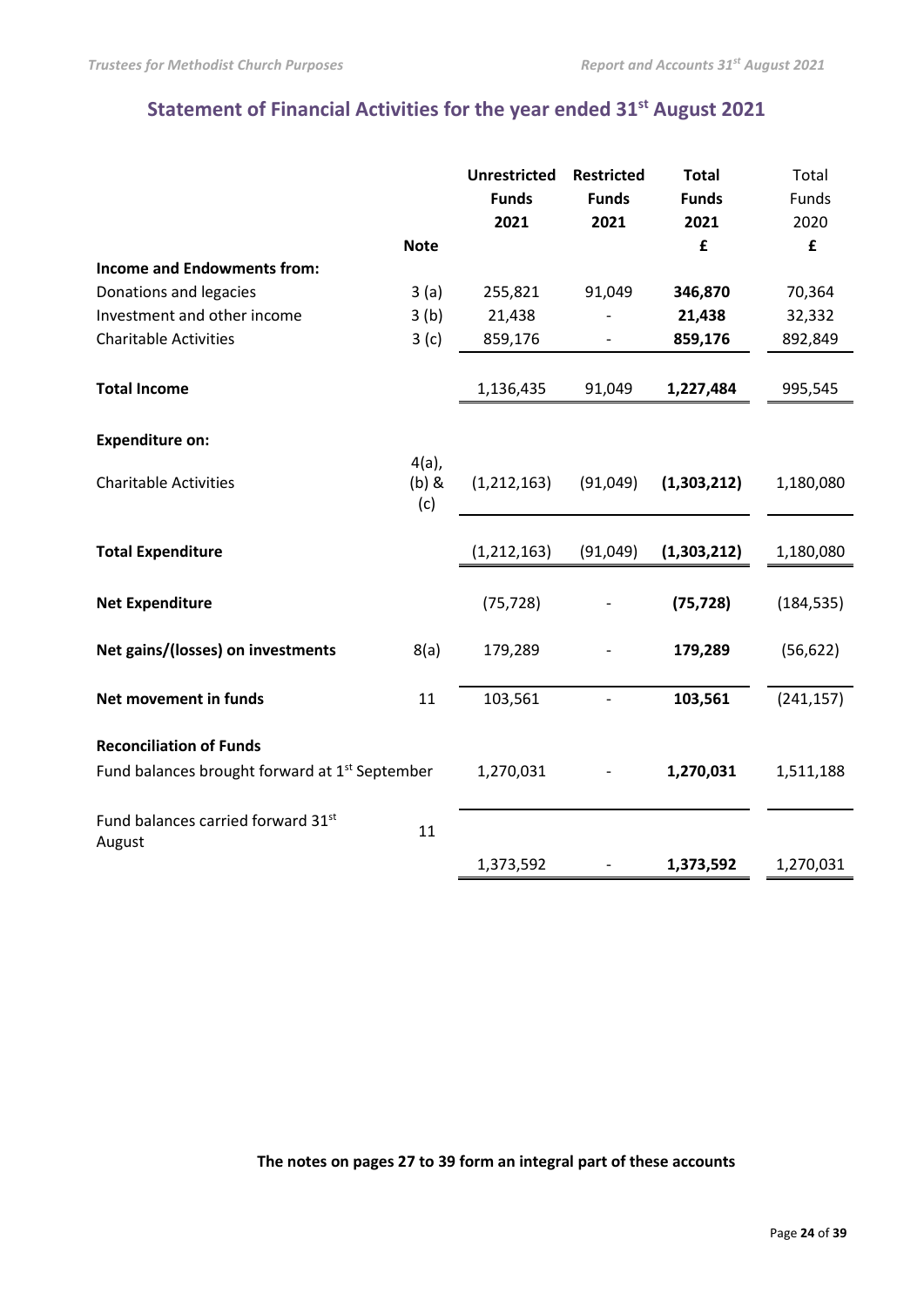## **Statement of Financial Position as at 31st August 2021**

|                                     | <b>Note</b> | 2021      | 2020      |
|-------------------------------------|-------------|-----------|-----------|
|                                     |             | £         | £         |
| <b>Fixed Assets</b>                 |             |           |           |
| Tangible fixed assets               | 6           | 3,715     | 7,429     |
| Intangible fixed assets             | 7           | 1,090     | 3,270     |
| Investments                         | 8           | 1,249,020 | 1,126,720 |
| <b>Total Fixed Assets</b>           |             | 1,253,825 | 1,137,419 |
| <b>Current Assets</b>               |             |           |           |
| <b>Debtors</b>                      | 9           | 67,208    | 89,478    |
| Cash at bank and in hand            |             | 83,032    | 78,493    |
| <b>Total Current Assets</b>         |             | 150,240   | 167,971   |
| <b>Liabilities</b>                  |             |           |           |
| <b>Creditors</b>                    |             |           |           |
| Amounts falling due within one year | 10          | (30, 473) | (35, 359) |
| <b>Net Current Assets</b>           |             | 119,767   | 132,612   |
| <b>Net Assets</b>                   |             | 1,373,592 | 1,270,031 |
| The Funds of the Charity            |             |           |           |
| Unrestricted income funds           | 11          | 1,373,592 | 1,270,031 |
| Restricted income funds             | 12          |           |           |
| <b>Total Charity Funds</b>          |             | 1,373,592 | 1,270,031 |

**The financial statements on pages 24 to 39 were approved by the Board and authorised for issue on: 24 February 2022 and signed on its behalf by**

........................................................................ **Board Member**

........................................................................ **Board Member**

**The notes on pages 27 to 39 form an integral part of these accounts.**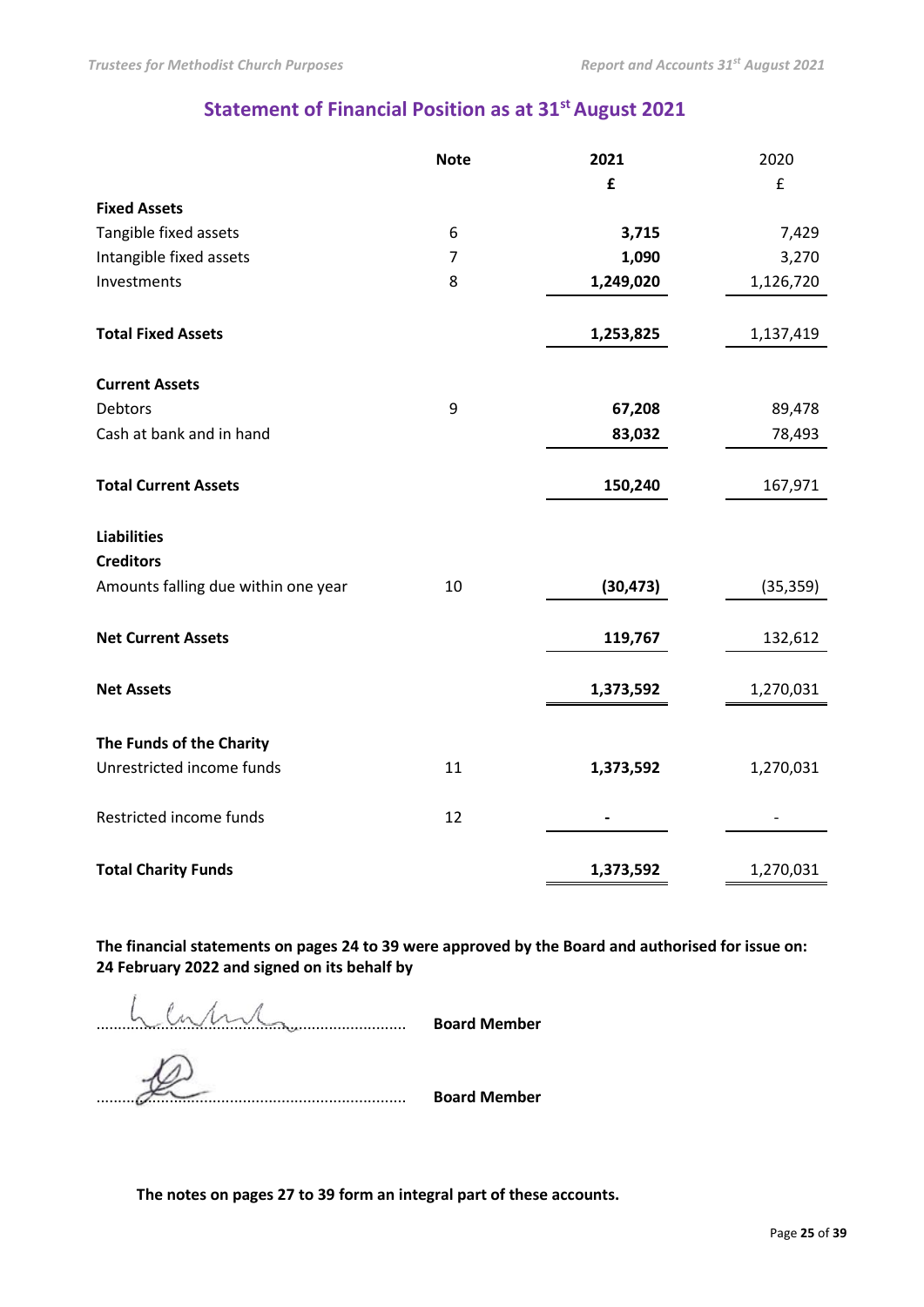## **Statement of Cash Flows for the year ended 31st August 2021**

|                                                      | <b>Note</b>    | 2021       | 2020       |
|------------------------------------------------------|----------------|------------|------------|
|                                                      |                | £          | £          |
| Net cash (used in) operating activities              | 16             | (73, 886)  | (245, 164) |
| <b>Cash Flows from Investing Activities</b>          |                |            |            |
| Dividends & interest                                 | 3(b)           | 21,438     | 32,332     |
| <b>Addition: Tangible Fixed Asset</b>                | 6              |            | (11, 144)  |
| Addition: Intangible Fixed Asset                     | $\overline{7}$ |            | (3, 270)   |
| Proceeds from sale of investments                    | 8(a)           | 230,015    | 220,022    |
| Transfers of CFB units as per Conference Resolutions | 8(a)           | (210, 798) |            |
| Net Transfers from Trustees Interest Fund            | 8(a)           | 37,772     | 84,978     |
|                                                      |                | 78,427     | 322,918    |
|                                                      |                |            |            |
| Changes in cash and cash equivalents in the year     |                | 4,539      | 77,754     |
| Cash and cash equivalents brought forward            |                | 78,493     | 739        |
| Cash and cash equivalents carried forward            |                | 83,032     | 78,493     |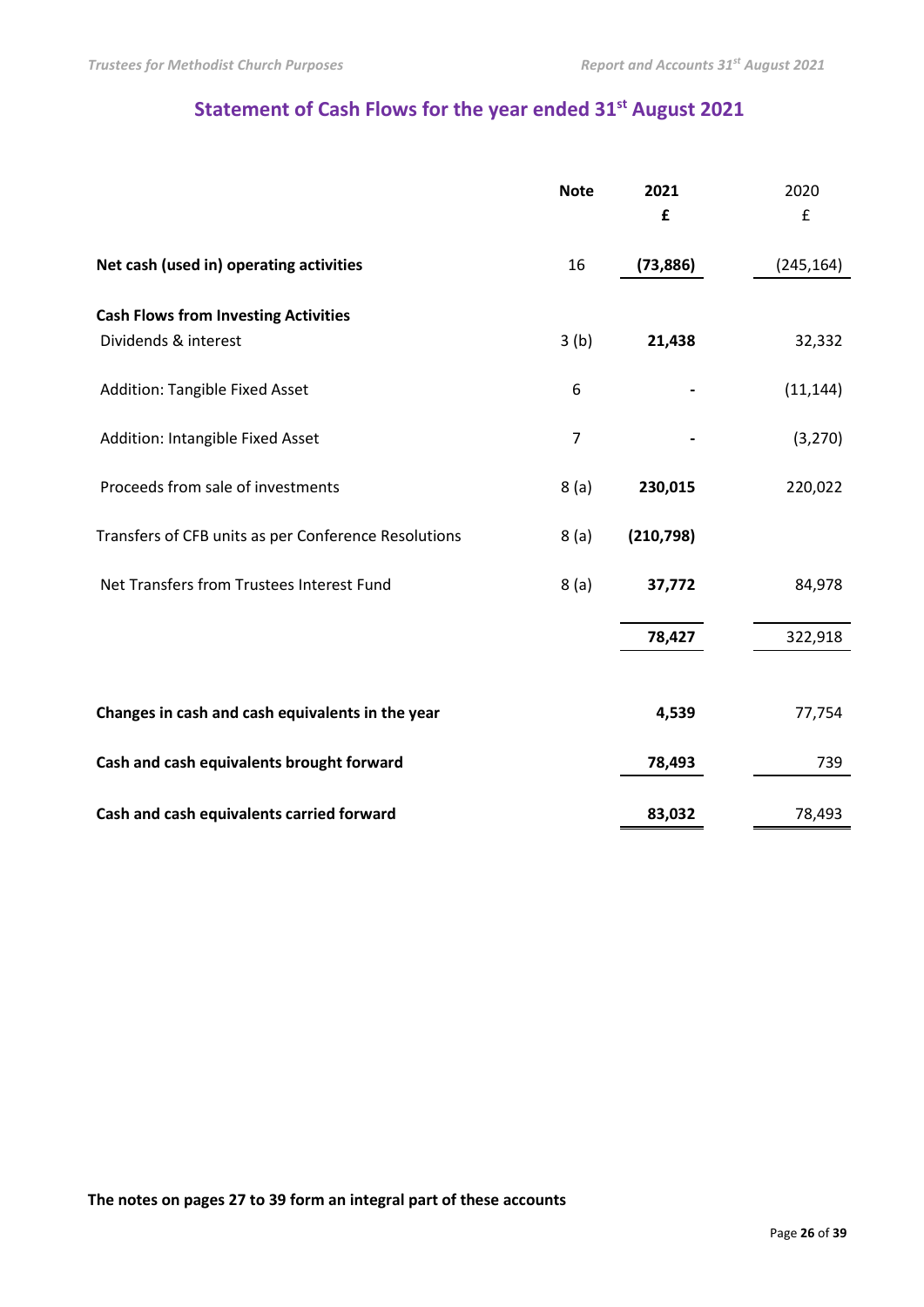## **Notes to the Accounts for the Year Ended 31st August 2021**

### **1 Trustees for Methodist Church Purposes (The Board)**

These accounts do not include investments of some **£381 million** (2020: £346 million) at market value held by the Board in its capacity as trustee or custodian trustee. These funds are held for Methodist purposes for the Managing Trustees who may be local Church Councils, Circuit Meetings or other bodies of trustees. Of the £381 million, approximately **£5 million** is in the form of trusts over which the Board has full discretion in accordance with the objects of the trusts. These trusts are segregated from the Charity's individual assets, being each identified as separately labelled funds. Any instructions for actions in respect of those funds are given by the Managing Trustees responsible for the funds and only acted upon when this authority is given. Regular reconciliations of these funds and investments held are performed and all processes are subject to scrutiny.

The financial statements are prepared in sterling, which is the functional currency of the entity.

### **2 Accounting Policies**

### **(a) Basis of preparation and assessment of going concern**

These financial statements have been prepared under the historical cost convention with items recognised at cost or transaction value unless otherwise stated in the relevant accounting policies below or in the notes to the financial statements.

They have also been prepared in compliance with FRS 102, 'The Financial Reporting Standard applicable in the UK and the Republic of Ireland', the Statement of Recommended Practice applicable to charities preparing their accounts in accordance with the Financial Reporting Standard applicable in the UK and the Republic of Ireland (FRS 102) (Charities SORP (FRS 102)) and the Charities Act 2011.

The Charity constitutes a public benefit entity as defined by FRS 102.

The Trustees consider that there are no material uncertainties about the Charity's ability to continue as a going concern. In reaching this conclusion the Trustees have assessed the potential impact of covid-19 on the Charity's investments. There were no significant areas of adjustment and key assumptions that affect items in the accounts. With respect to the next reporting period, 2021-22, the most significant areas of uncertainty that affect the carrying value of assets held by the Charity are the level of investment return and the performance of investment markets.

### **(b) Statement of Cash Flows**

In accordance with FRS102 a Statement of Cash Flows has been prepared.

### **(C ) Tangible Fixed Assets**

Fixed assets purchased in the year costing over £5,000 are capitalised at cost.

Depreciation on assets in use has been provided at rates calculated to write down their cost or valuation to their residual values over the period of their estimated useful economic lives. A full year's depreciation is charged in the year of purchase.

The rate of depreciation used on Computer Equipment is 33.3% on a straight line basis.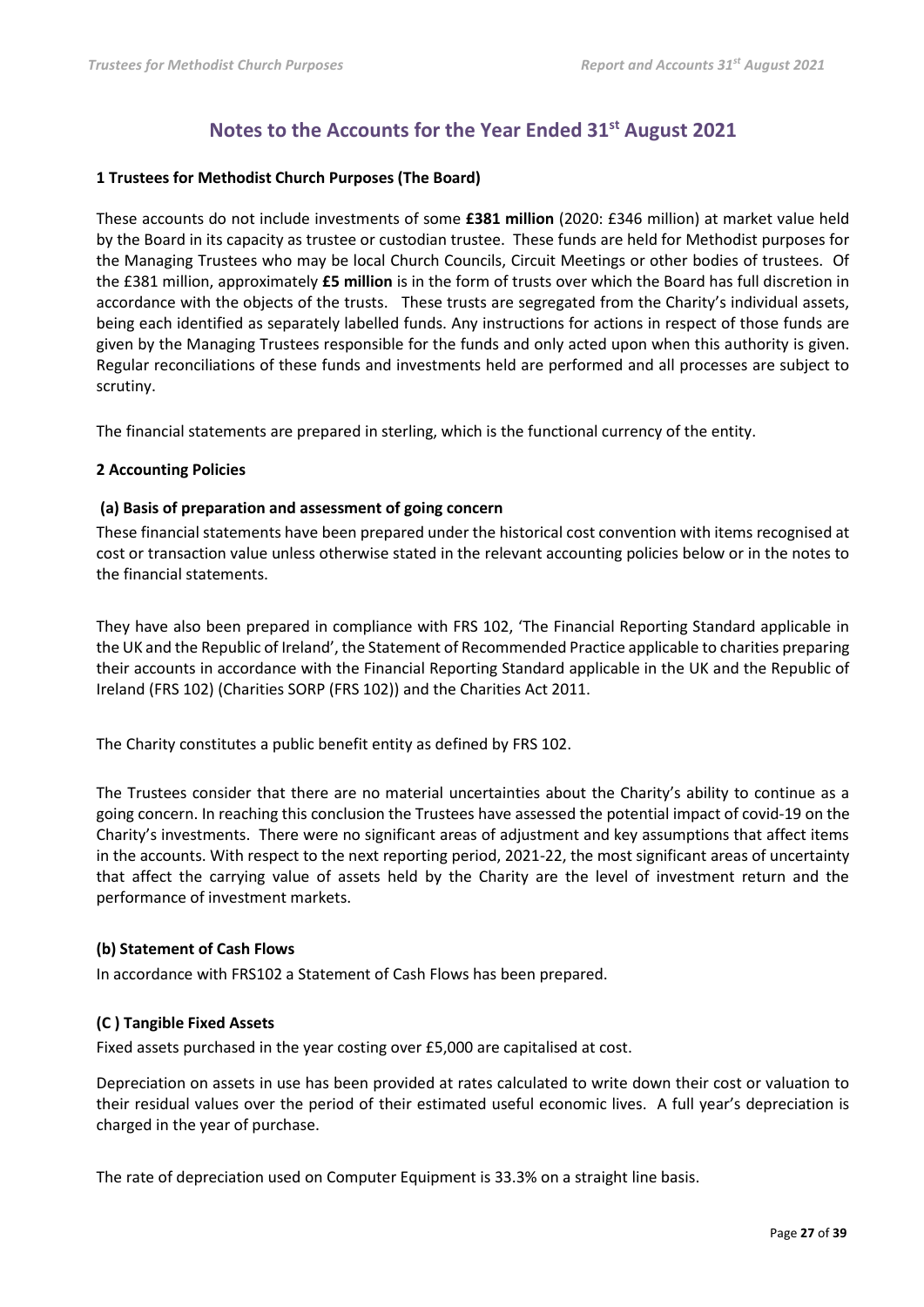### **(d) Intangible Fixed Assets**

Intangible Fixed assets purchased in the year are capitalised at cost and amortised over their useful life with a full year's amortisation charged in the year of purchase.

Amortisation on intangible assets in use has been provided at rates calculated to write down their cost or valuation to their residual values over the period of their estimated useful economic lives.

The rate of amortisation used during the year is 33.3% on a straight line basis.

### **(e ) Taxation**

The Charity is exempt from Income and Corporation Tax on income derived from its charitable activities because of its charitable status.

Since 1<sup>st</sup> June 2014, the Charity is no longer registered for Value Added Tax and as such resources expended are presented gross of VAT.

### **(f) Investments**

The Charity holds unlisted investments. Investments are a form of financial instrument and are initially recognised at their transaction value and subsequently measured at their fair value as at the Statement of Financial Position date using the closing quoted bid price. The Statement of Financial Activities includes the net gains and losses arising on revaluation and disposals throughout the year (see note 8a.)

The Charity does not acquire put options, derivatives or other complex financial instruments.

The main form of financial risk faced by the Charity is that of volatility in equity markets and investment markets due to wider economic conditions, the attitude of investors to investments risk, and changes in sentiment concerning equities and within particular sectors or sub sectors.

### **(g) Income and Endowments**

- Income, including donations, gifts and legacies, is recognised where there is entitlement, certainty of receipt and the amount can be measured with sufficient reliability.
- Dividends received from the Central Finance Board are recorded on a cash basis.
- Interest from deposits is recognised on an accruals basis.
- The management charge represents amounts charged in the year.

### **(h) Expenditure**

All resources expended are accounted for on an accruals basis. Any ensuing liabilities are recognised as soon as a legal or constructive obligation exists.

• Charitable activities include the direct costs of the Board's activities, for example, wages and salary costs for staff employed by the Board and direct costs and support costs. Governance costs include those incurred in the governance of the charity and its assets and are primarily associated with constitutional and statutory requirements and include internal and external audit and trustees' expenses.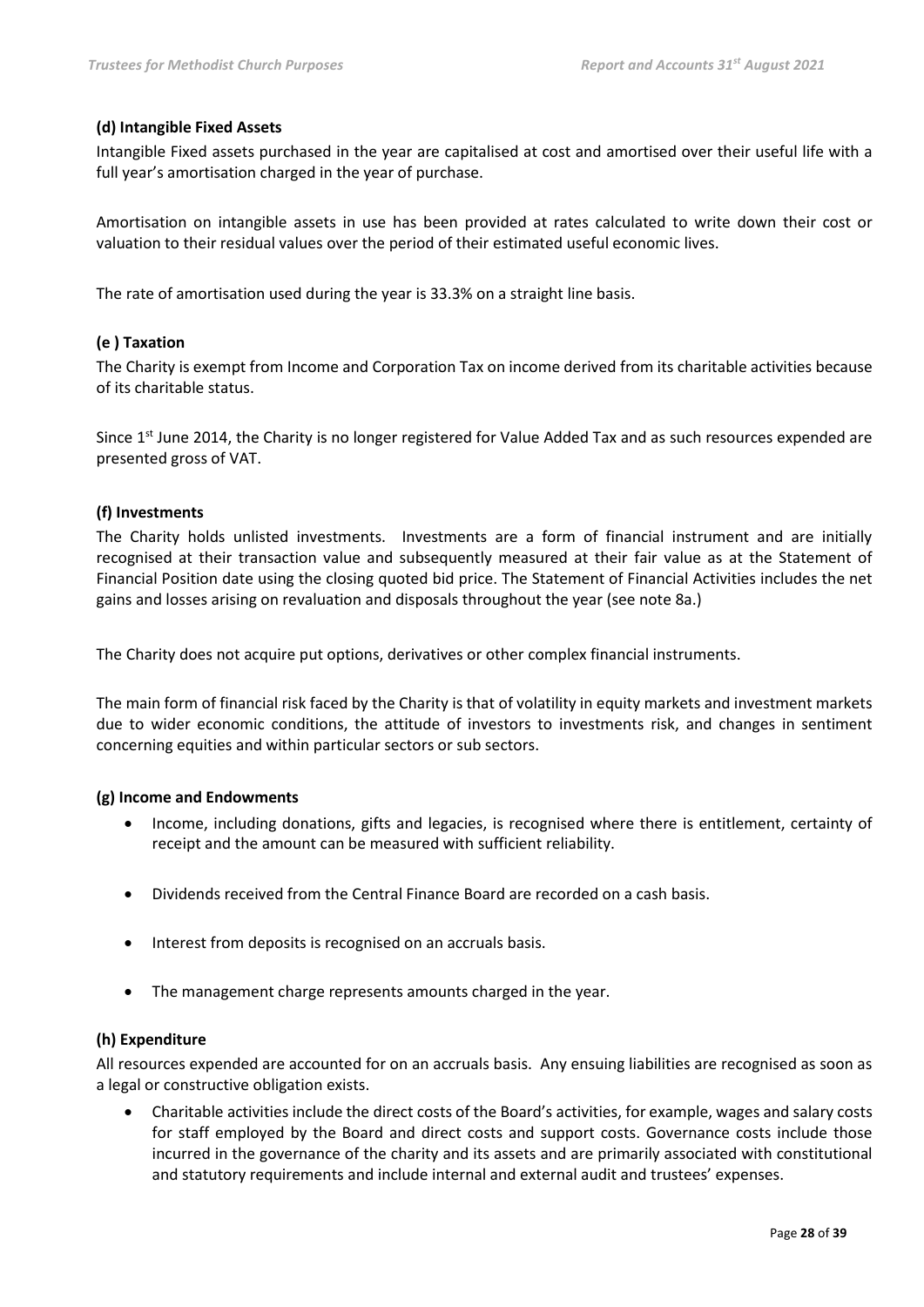• All amounts include Value Added Tax.

### **(i) Pension Costs**

The Board is a participating employer of the Pension and Assurance Scheme for Lay Employees of the Methodist Church (PASLEMC), which is a multi-employer, defined benefit scheme for lay employees. As it is not possible to identify the share of the underlying assets and liabilities of the scheme attributable to the Trustees for Methodist Church Purposes on a consistent and reasonable basis, it is accounted for as a defined contribution scheme. Accordingly, contributions payable to this scheme are charged to the Statement of Financial Activities in the period to which they relate.

The Methodist Council closed the PASLEMC to new entrants with effect from  $31<sup>st</sup>$  May 2019. Existing members benefit from the Scheme arrangements up to this date but are no longer able to make further contributions and members do not therefore build up any future benefits in the Scheme. The pension that members have already built up is retained in the Scheme and upon retirement they will receive that pension and any inflationary increases granted.

TMCP now contributes to a defined contribution scheme with Royal London for its employees.

### **(j) Cash and cash equivalents**

Cash is represented by cash in hand and deposits with financial institutions repayable without penalty on notice of not more than 24 hours. Cash equivalents are highly liquid investments that mature in no more than three months from the date of acquisition and that are readily convertible to known amounts of cash with insignificant risk of change in value.

### **(k) Debtors**

Amounts owed by related parties due within one year are measured at the undiscounted amount of cash or other consideration expected to be received. All other debtors are measured at transaction price, less any impairment.

### **(l) Creditors**

Amounts owed to related parties due within one year are measured at the undiscounted amount of the cash or other consideration expected to be paid. All other creditors are measured at transaction price.

### **(m) Financial instruments**

The Charity only enters into basic financial instruments transactions that result in the recognition of financial assets and liabilities like trade and other accounts receivable and payable and loans to and from related parties.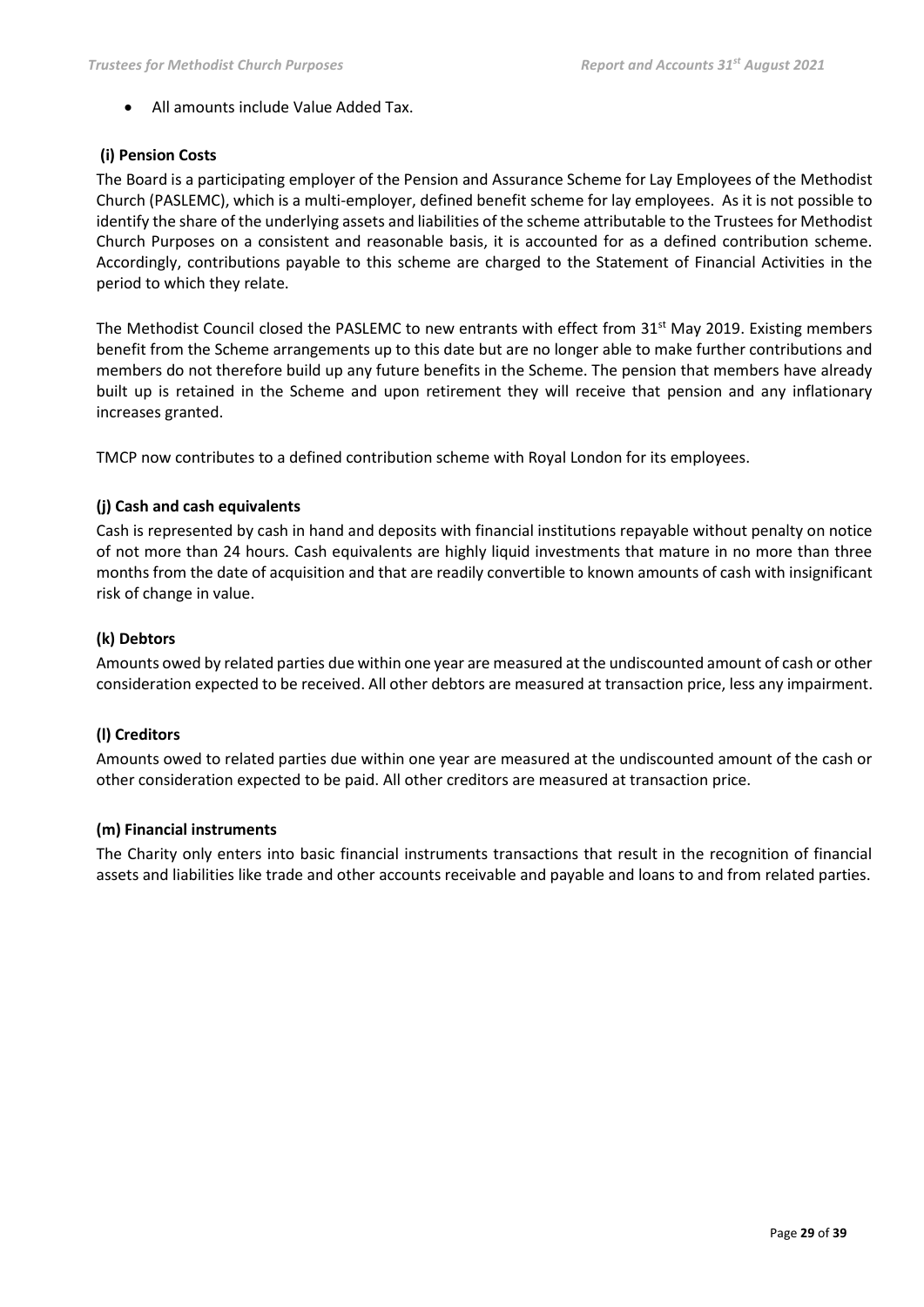### **3. Income and endowments from:**

| 3(a) Donations and legacies                      | <b>Unrestricted</b><br><b>Funds</b><br>2021 | <b>Restricted</b><br><b>Funds</b><br>2021 | <b>Total</b><br><b>Funds</b><br>2021 | <b>Unrestricted</b><br><b>Funds</b><br>2020 | <b>Restricted</b><br><b>Funds</b><br>2020 | <b>Total</b><br><b>Funds</b><br>2020 |
|--------------------------------------------------|---------------------------------------------|-------------------------------------------|--------------------------------------|---------------------------------------------|-------------------------------------------|--------------------------------------|
|                                                  | £                                           | £                                         | £                                    | £                                           | £                                         | $\mathbf f$                          |
| Coronavirus Job Retention<br><b>Grant Scheme</b> | 27,183                                      |                                           | 27,183                               | 25,806                                      |                                           | 25,806                               |
| Grant from discretionary<br>trust                |                                             | 91,049                                    | 91,049                               |                                             | 44,558                                    | 44,558                               |
| Legacy                                           | 228,638                                     |                                           | 228,638                              |                                             |                                           |                                      |
|                                                  | 255,821                                     | 91,049                                    | 346,870                              | 25,806                                      | 44,558                                    | 70,364                               |
|                                                  |                                             |                                           |                                      |                                             |                                           |                                      |
| 3(b) Investment and other<br>income              | <b>Unrestricted</b><br><b>Funds</b>         | <b>Restricted</b><br><b>Funds</b>         | <b>Total</b><br><b>Funds</b>         | <b>Unrestricted</b><br><b>Funds</b>         | <b>Restricted</b><br><b>Funds</b>         | <b>Total</b><br><b>Funds</b>         |
|                                                  | 2021                                        | 2021                                      | 2021                                 | 2020                                        | 2020                                      | 2020                                 |
|                                                  | £                                           | £                                         | £                                    | £                                           | £                                         | £                                    |
| Deposit Interest                                 | 425                                         |                                           | 425                                  | 2,044                                       |                                           | 2,044                                |
| <b>Dividends</b>                                 | 21,013                                      |                                           | 21,013                               | 30,288                                      |                                           | 30,288                               |
|                                                  | 21,438                                      |                                           | 21,438                               | 32,332                                      |                                           | 32,332                               |

| 3(c) Charitable activities                            | <b>Unrestricted</b><br><b>Funds</b> | <b>Restricted</b><br><b>Funds</b> | <b>Total</b><br><b>Funds</b> | <b>Unrestricted</b><br><b>Funds</b> | <b>Restricted</b><br><b>Funds</b> | <b>Total</b><br><b>Funds</b> |
|-------------------------------------------------------|-------------------------------------|-----------------------------------|------------------------------|-------------------------------------|-----------------------------------|------------------------------|
|                                                       | 2021                                | 2021                              | 2021                         | 2020                                | 2020                              | 2020                         |
|                                                       | £                                   | £                                 | £                            | £                                   | £                                 | £                            |
| Management Charge                                     | 678,259                             |                                   | 678,259                      | 715,081                             |                                   | 715,081                      |
| <b>Methodist Council</b><br>Contribution              | 170,821                             |                                   | 170,821                      | 166,715                             |                                   | 166,715                      |
| Support Services in<br><b>Manchester Contribution</b> | 9,596                               |                                   | 9,596                        | 10,883                              |                                   | 10,883                       |
| Other income and recovery<br>of bank charges          | 500                                 |                                   | 500                          | 170                                 |                                   | 170                          |
|                                                       | 859,176                             |                                   | 859,176                      | 892,849                             |                                   | 892,849                      |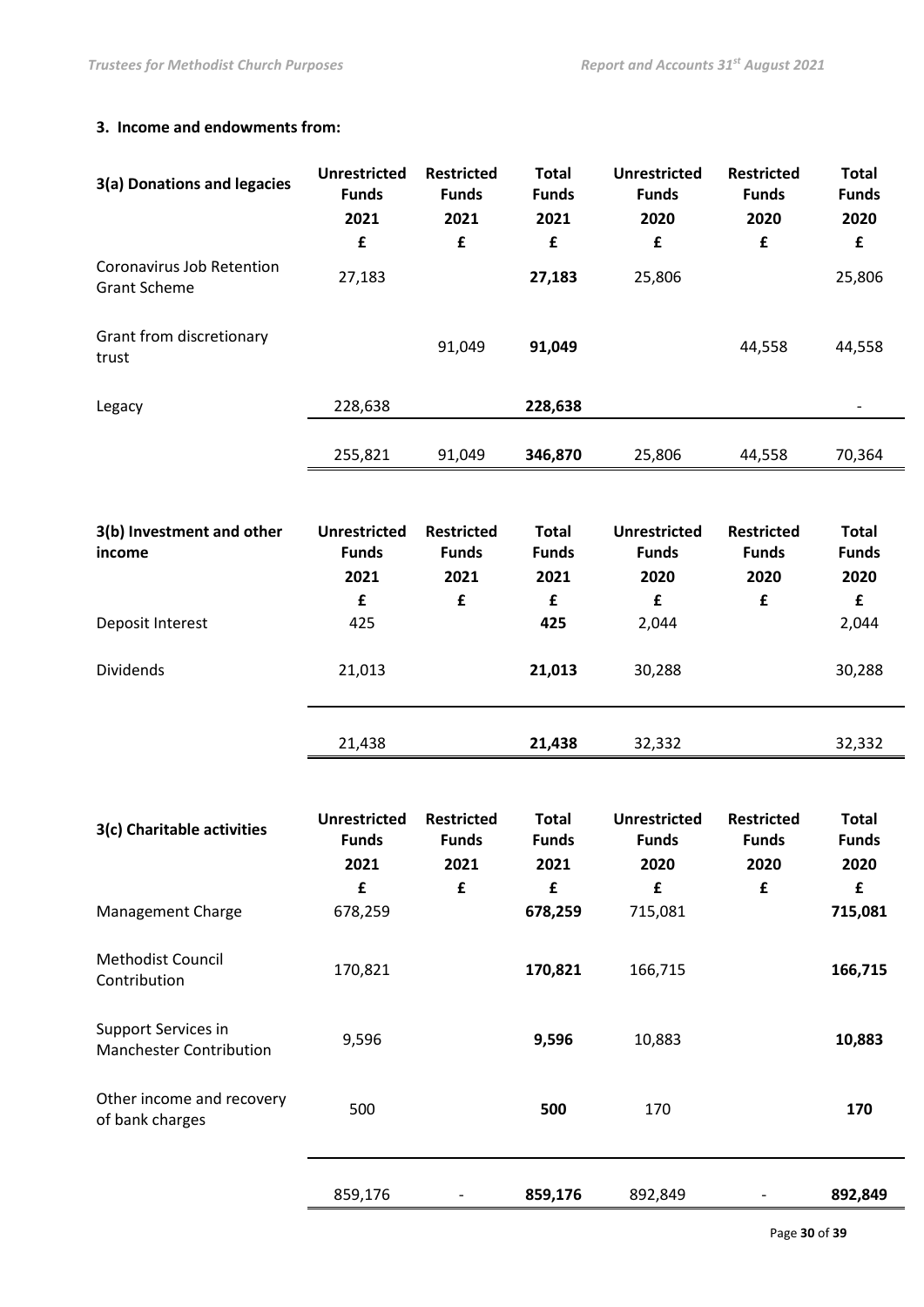### **4. Expenditure on:**

| 4(a) Analysis of<br><b>Expenditure</b>                                                  | <b>Unrestricted</b><br><b>Funds</b><br>2021<br>£ | <b>Restricted</b><br><b>Funds</b><br>2021<br>£ | <b>Total</b><br><b>Funds</b><br>2021<br>£ | <b>Unrestricted</b><br><b>Funds</b><br>2020<br>£ | <b>Restricted</b><br><b>Funds</b><br>2020<br>£ | <b>Total</b><br><b>Funds</b><br>2020<br>£ |
|-----------------------------------------------------------------------------------------|--------------------------------------------------|------------------------------------------------|-------------------------------------------|--------------------------------------------------|------------------------------------------------|-------------------------------------------|
| Charitable Activities -<br><b>Staff Costs</b>                                           | 966,169                                          | 8,940                                          | 975,109                                   | 911,629                                          |                                                | 911,629                                   |
| Charitable Activities -<br><b>Support Costs</b>                                         | 222,293                                          | 82,109                                         | 304,402                                   | 208,445                                          | 44,558                                         | 253,003                                   |
| Governance costs (note 4<br>(c)                                                         | 23,701                                           |                                                | 23,701                                    | 15,448                                           |                                                | 15,448                                    |
|                                                                                         | 1,212,163                                        | 91,049                                         | 1,303,212                                 | 1,135,522                                        | 44,558                                         | 1,180,080                                 |
| 4(b) Staff Costs                                                                        |                                                  |                                                | 2021<br>£                                 |                                                  | 2020<br>£                                      |                                           |
| Wages & Salaries<br>Social Security costs<br>Pension & Permanent Health Insurance costs |                                                  |                                                | 762,269<br>83,235<br>129,605<br>975,109   |                                                  | 727,366<br>76,116<br>108,147<br>911,629        |                                           |
| Average number of employees (full time<br>equivalent)                                   |                                                  |                                                | 20                                        |                                                  | 19                                             |                                           |

The full-time equivalent is calculated on the basis of a 35-hour week. The average number of employees (headcount) during the year was 21 (2020: 21) with all employee time involved in providing either support to the governance of the charity or support services to charitable activities.

A provision of £15,000 has been included in the 2021 wages and salaries total in respect of potential holiday pay. A provision for this was also made in 2020.

The Board considers its key management personnel comprise the Trustees, the Chief Executive and five senior managers. The total employment benefits including employer pension contributions of the key management personnel were £427,410 (2020: £ 406,517).

Two employees were paid £60k or more during the year (2020: 2 employee).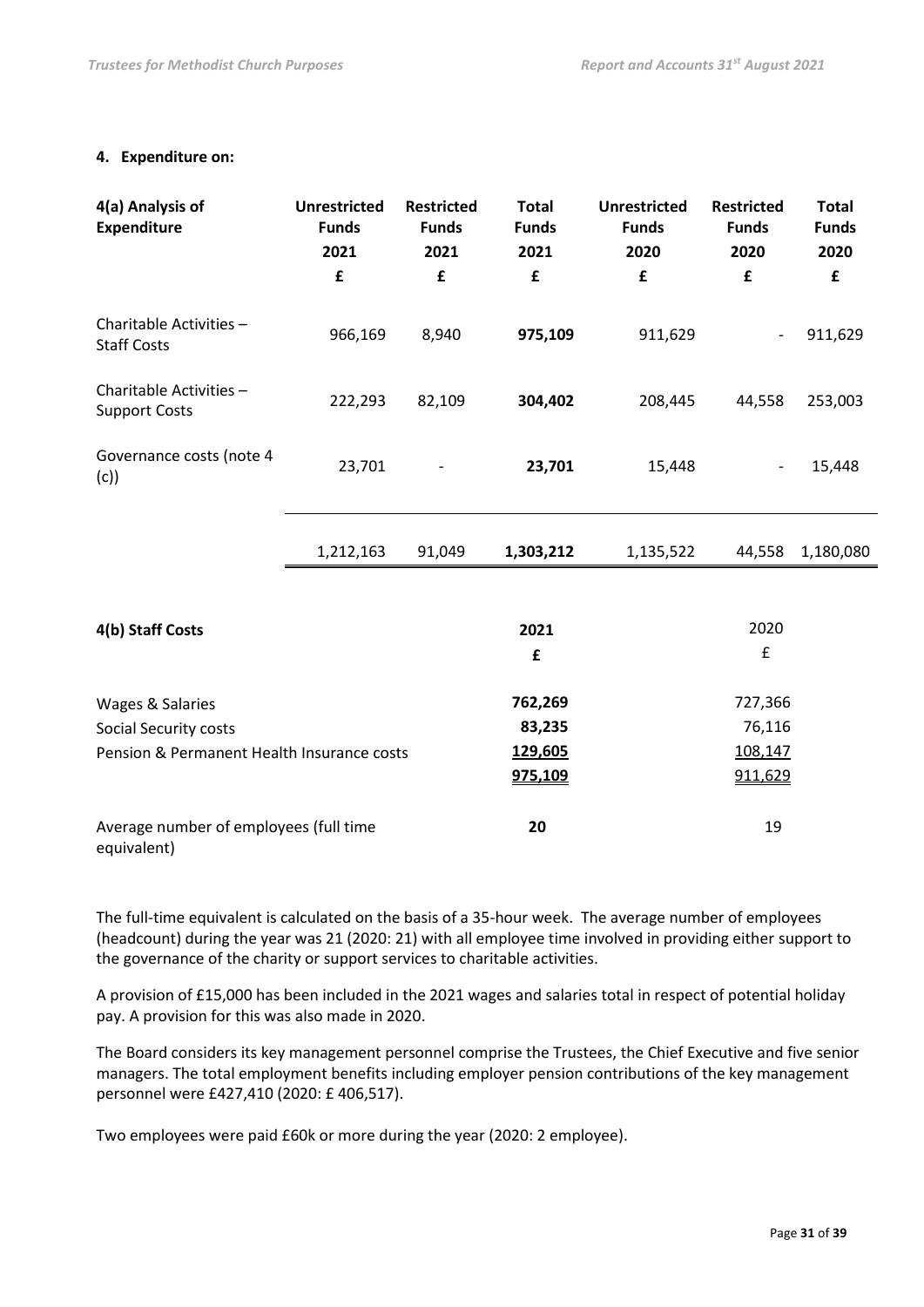|                                             | 2021             | 2020             |
|---------------------------------------------|------------------|------------------|
|                                             | No. of employees | No. of employees |
| £60,001 - £70,000                           | 1                | 2                |
| £70,000-£80,000                             | 1                |                  |
| The Trustees do not receive any emoluments. |                  |                  |
| <b>Governance costs</b><br>4(c)             | 2021             | 2020             |
|                                             | £                | £                |
| Trustees Expenses (note 15)                 |                  | 2,026            |
| Committee Expenses (sundry costs)           |                  | 1,068            |
| <b>Auditors Remuneration:</b>               |                  |                  |
| In their capacity as external auditors      | 10,740           | 9,648            |
| Charges for other services: Internal audit  | 7,230            | 1,865            |
| <b>HR</b> services                          | 5,256            | 396              |
| Independent Examination                     | 475              | 445              |
|                                             | 23,701           | 15,448           |

| 5. Net movement in funds for the year                            | 2021  | 2020  |
|------------------------------------------------------------------|-------|-------|
|                                                                  | £     | £     |
| Net movement in funds for the year is stated after<br>charging:- |       |       |
| Depreciation                                                     | 3,715 | 3,715 |
| Amortisation                                                     | 2,180 | 2,180 |
| Operating lease rentals                                          | 2,537 | 3,403 |
|                                                                  | 8,432 | 9,298 |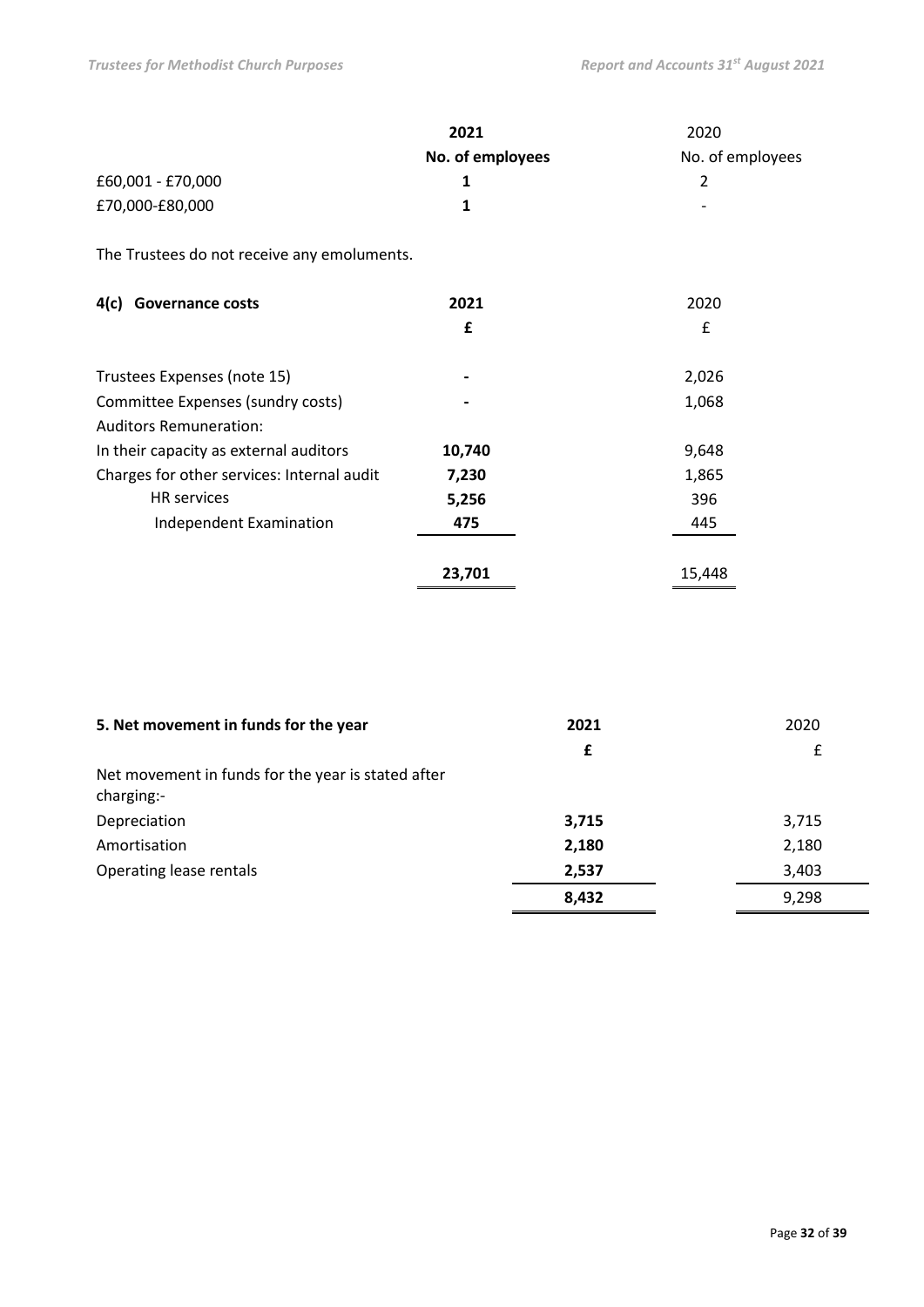| <b>6. Tangible Fixed Assets</b>   | Computer<br><b>Equipment</b> |
|-----------------------------------|------------------------------|
|                                   | £                            |
| Cost                              |                              |
| At 1 <sup>st</sup> September 2020 | 19,970                       |
| Additions in the year             |                              |
| At 31 <sup>st</sup> August 2021   | 19,970                       |
|                                   |                              |
| <b>Depreciation</b>               |                              |
| At 1 <sup>st</sup> September 2020 | 12,541                       |
| Charge for the year               | 3,714                        |
| At 31 <sup>st</sup> August 2021   | 16,255                       |
|                                   |                              |
| <b>Net Book Values</b>            |                              |
| At 31 <sup>st</sup> August 2021   | 3,715                        |
| At 31 <sup>st</sup> August 2020   | 7,429                        |

| Website<br>Development<br>£ |  |
|-----------------------------|--|
|                             |  |
| 52,662                      |  |
|                             |  |
| 52,662                      |  |
|                             |  |
|                             |  |
| 49,392                      |  |
| 2,180                       |  |
| 51,572                      |  |
|                             |  |
| 1,090                       |  |
| 3,270                       |  |
|                             |  |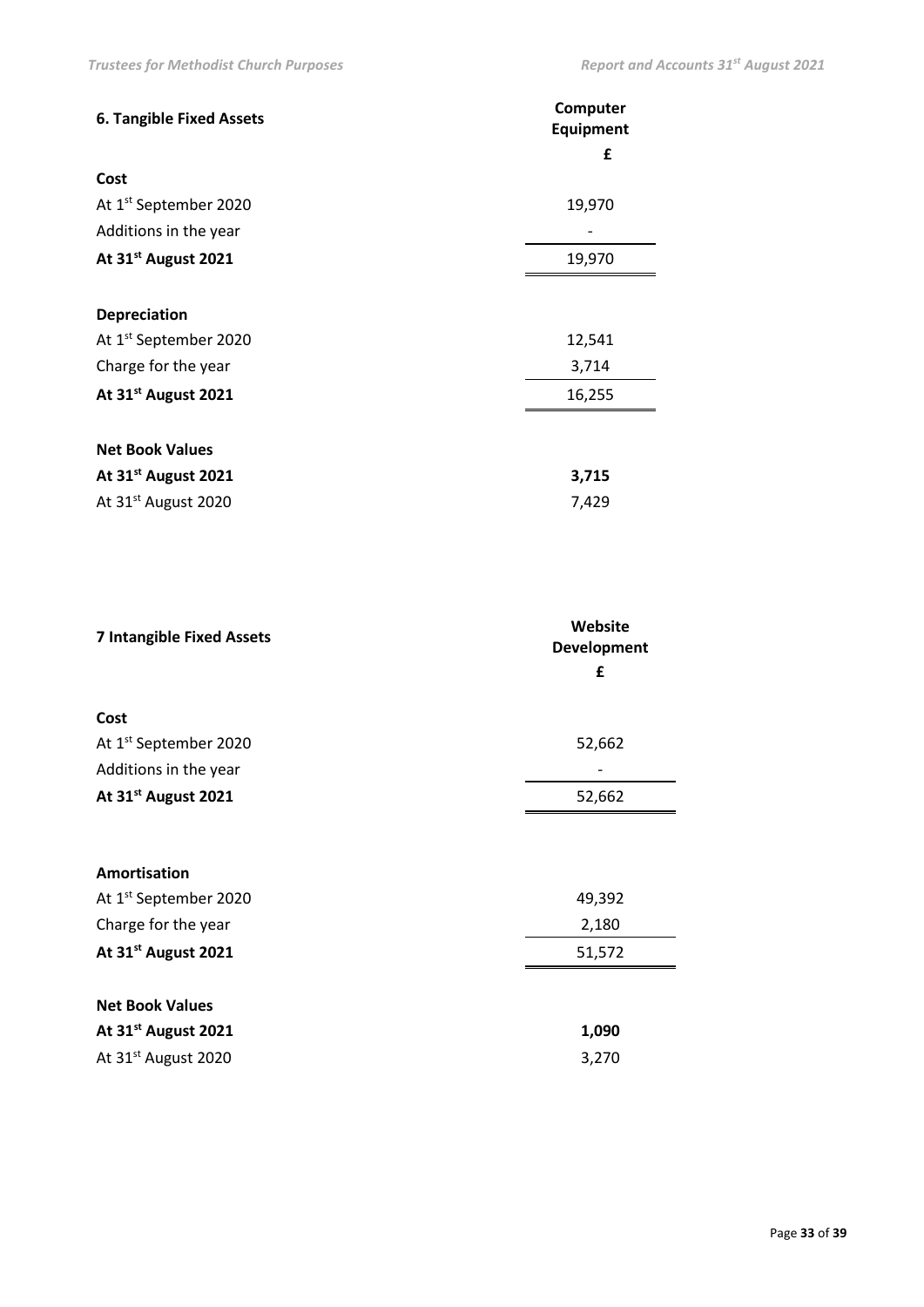### **8 Investments**

| 8(a) Movement on Investments                                                  | 2021       | 2020       |
|-------------------------------------------------------------------------------|------------|------------|
|                                                                               | £          | £          |
| Market value 1 <sup>st</sup> September                                        | 1,126,720  | 1,488,342  |
| Disposal proceeds                                                             | (230, 015) | (220, 022) |
| Transfers of CFB Units into Trust 17A & 5723A as per<br>conference resolution | 210,798    |            |
| Net Transfers (from) Trustees Interest Fund                                   | (55, 612)  | (84, 978)  |
| Net gains/(losses) on investments                                             | 179,289    | (56, 622)  |
| Market value at 31 <sup>st</sup> August                                       | 1,249,020  | 1,126,720  |

## **8(b) Analysis of Investments**

Market value is that provided by the Central Finance Board of the Methodist Church

|                                  | 2021                | 2020         |
|----------------------------------|---------------------|--------------|
|                                  | <b>Market Value</b> | Market Value |
| <b>Central Finance Board</b>     | £                   | £            |
| <b>Trustees Interest Fund</b>    | 17,843              | 55,612       |
| Overseas Investment Fund         | 225,604             | 235,257      |
| UK Equity Fund                   | 515,409             | 435,746      |
| <b>Short Fixed Interest Fund</b> | 158,409             | 161,011      |
| Corporate Bond                   | 97,243              | 98,299       |
| <b>Property Fund</b>             | 106,959             | 140,795      |
| <b>Managed Mixed Fund</b>        | 106,037             |              |
| Managed Fixed Interest Fund      | 21,516              |              |
|                                  | 1,249,020           | 1,126,720    |

| <b>9 Debtors</b>               | 2021   | 2020   |
|--------------------------------|--------|--------|
|                                | £      | £      |
| Debtors                        | 3,220  | 4,564  |
| Amounts due from related party | 45,233 | 11,616 |
| Prepayments and accrued income | 18,755 | 73,298 |
|                                | 67,208 | 89,478 |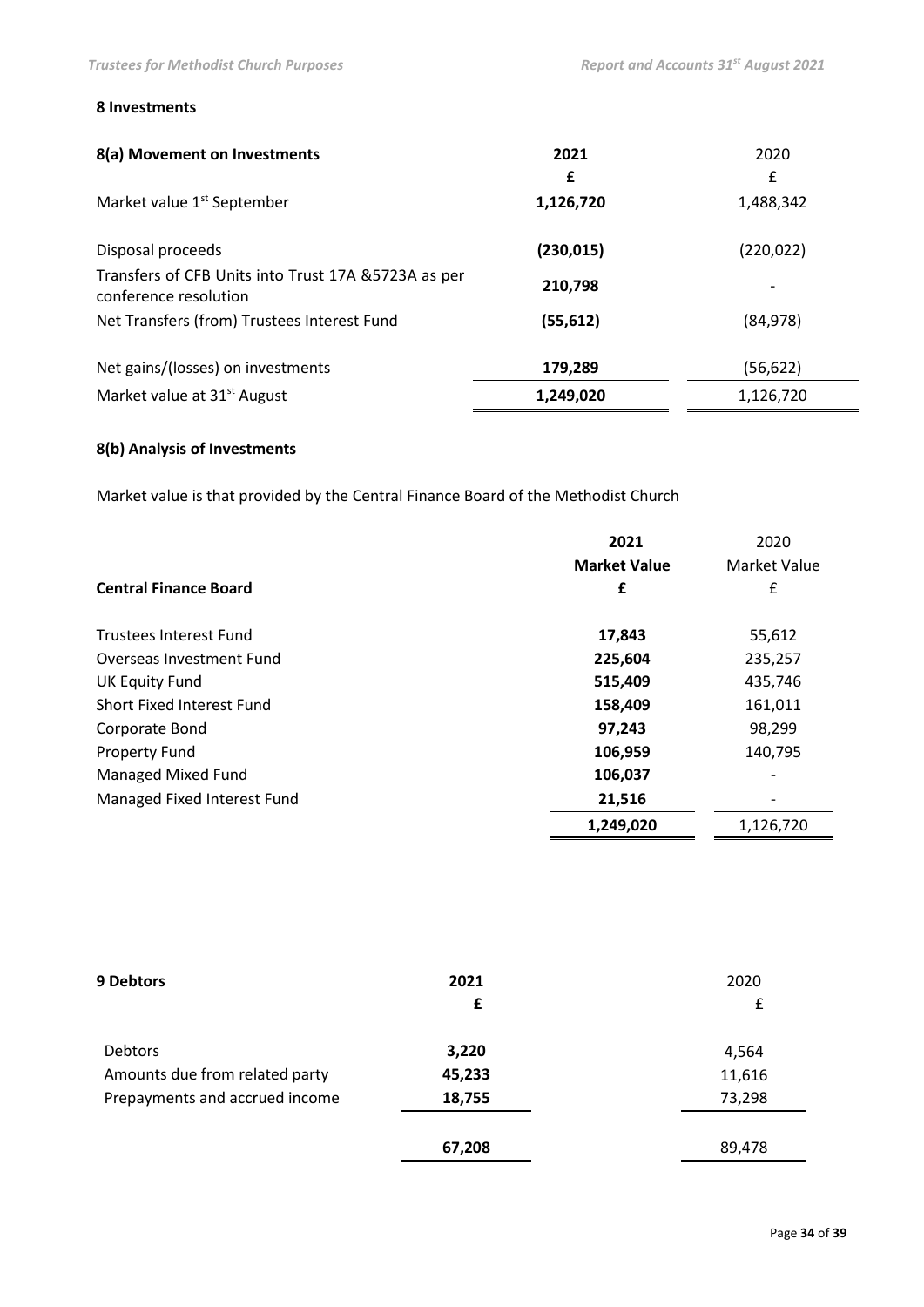| <b>10 Creditors</b>                           | 2021      | 2020       |
|-----------------------------------------------|-----------|------------|
|                                               | £         | £          |
| Trade creditors                               | 1,151     | 9,058      |
| <b>Accruals</b>                               | 29,322    | 26,301     |
|                                               | 30,473    | 35,359     |
|                                               |           |            |
| 11 Unrestricted - Administration Fund         | 2021      | 2020       |
|                                               | £         | £          |
| Accumulated fund at 1 <sup>st</sup> September | 1,270,031 | 1,511,188  |
| Net movement in funds                         | 103,561   | (241, 157) |
| At 31 <sup>st</sup> August                    | 1,373,592 | 1,270,031  |

| £                                                                                                    | <b>Funds at</b><br>31-Aug-21 |
|------------------------------------------------------------------------------------------------------|------------------------------|
|                                                                                                      |                              |
| <b>Restricted Fund</b><br>(91,049)<br>91,049<br>$\overline{\phantom{a}}$<br>$\overline{\phantom{a}}$ |                              |
|                                                                                                      |                              |
| (91,049)<br>91,049<br>$\overline{\phantom{a}}$                                                       |                              |

| 13 Analysis Net Assets Between Fund | Unrestricted<br><b>Funds</b><br>2021 | <b>Restricted</b><br><b>Funds</b><br>2021 | <b>Total</b><br><b>Funds</b><br>2021 | <b>Total</b><br><b>Funds</b><br>2020 |
|-------------------------------------|--------------------------------------|-------------------------------------------|--------------------------------------|--------------------------------------|
|                                     | £                                    | £                                         | £                                    | £                                    |
| Tangible fixed assets               | 3,715                                |                                           | 3,715                                | 7,429                                |
| Intangible fixed assets             | 1,090                                | $\overline{\phantom{a}}$                  | 1,090                                | 3,270                                |
| Investments                         | 1,249,020                            | $\overline{\phantom{a}}$                  | 1,249,020                            | 1,126,720                            |
| Cash at bank and in hand            | 83,032                               |                                           | 83,032                               | 78,493                               |
| Other net current assets            | 36,735                               |                                           | 36,735                               | 54,119                               |
|                                     |                                      |                                           |                                      |                                      |
| Net assets at 31 August 2021        | 1,373,592                            |                                           | 1,373,592                            | 1,511,188                            |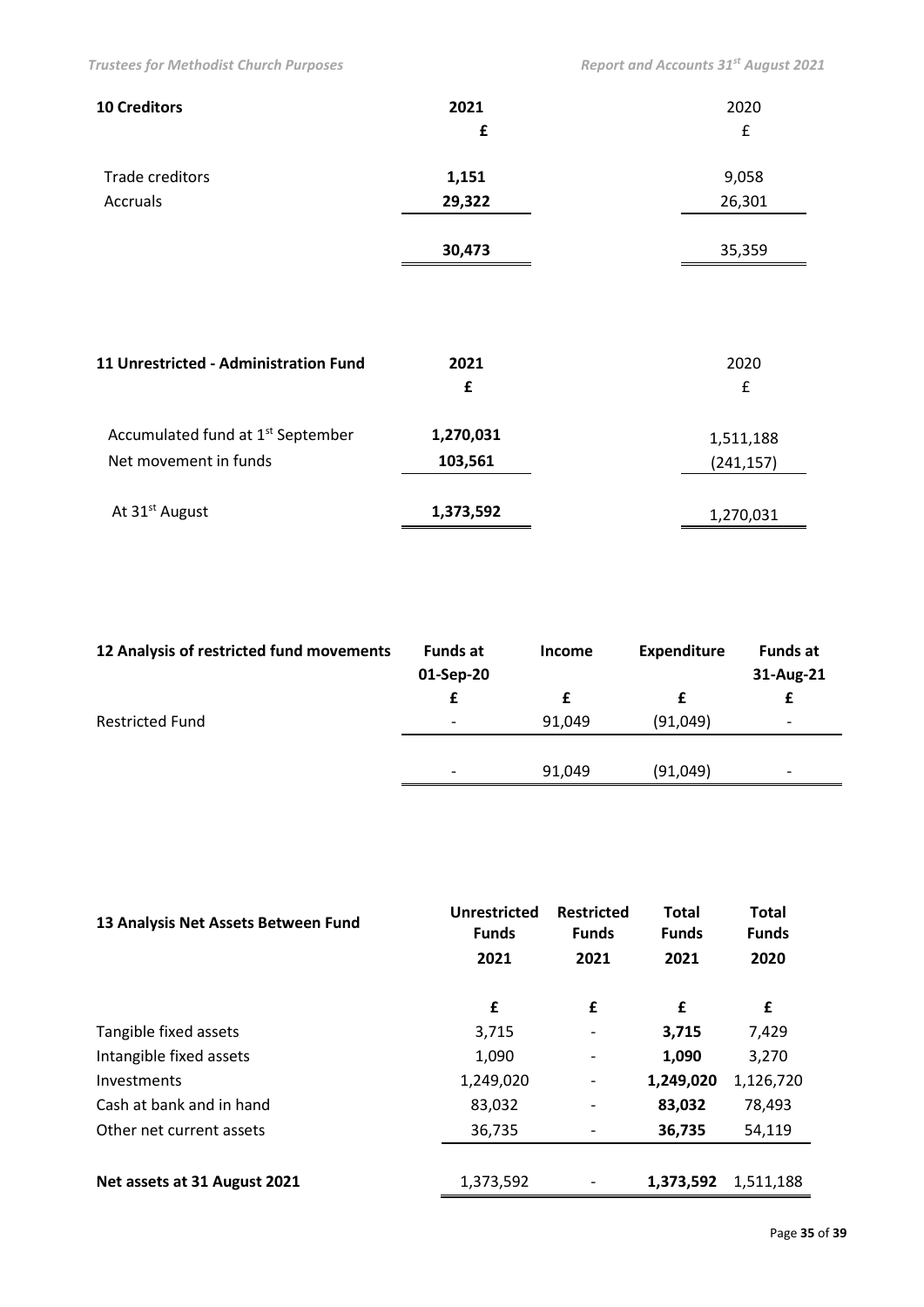### **14 Pension Costs**

The Board is a participating employer of the Pension and Assurance Scheme for Lay Employees of the Methodist Church ("the Scheme"), a defined benefit scheme.

### **FRS102 Disclosures**

A valuation of the Scheme for the purposes of these disclosures was carried out at 31 August 2021 by an independent actuary. The major assumptions used by the actuary, together with those used in the previous year, were:-

|                                 | <b>31 August 2021</b> | <b>31 August 2020</b> |
|---------------------------------|-----------------------|-----------------------|
|                                 | % pa                  | % pa                  |
| Discount rate                   | 1.7                   | $1.6\phantom{0}$      |
| RPI inflation rate              | 3.5                   | 3.1                   |
| CPI inflation rate              | 2.8                   | 2.2                   |
| Rate of increase in pensionable | 2.8                   | 2.2                   |
| earnings                        |                       |                       |
| Rate of increase in pension     | 2.3 / 3.3 / 5.0       | 2.1 / 3.0 / 5.0       |
| payments                        |                       |                       |

The major categories of the Scheme's assets (excluding money purchase AVCs) as a percentage of the total Scheme assets, were as follows:-

|                             | 31 August 2021 | 31 August 2020 |
|-----------------------------|----------------|----------------|
|                             | %              | %              |
| Equities                    | 44             | 53             |
| Corporate bonds             | 5              | 5              |
| Property                    | 9              | 9              |
| Cash                        | 8              | 8              |
| Liability Driven Investment | 30             | 20             |
| Annuities                   | 4              | 5              |

The following amounts at 31 August 2021 were measured in accordance with the requirements of FRS102.

|                                        | <b>f</b> million |
|----------------------------------------|------------------|
| Total market value of assets           | 95.1             |
| Present value of scheme liabilities    | 96.4             |
| Net Defined Benefit Asset /(Liability) | (1.3)            |

The Scheme operated by the Methodist Church is a defined benefit scheme. However, the Board is not the only participating employer in the Scheme and it is unable to determine its share of the underlying assets and liabilities on a consistent and reasonable basis. This is because contributions paid into the Scheme have not been invested separately to those paid by other employers participating in the Scheme. As such no separate fund is identifiable in respect of the Board. In order to determine a current fund for each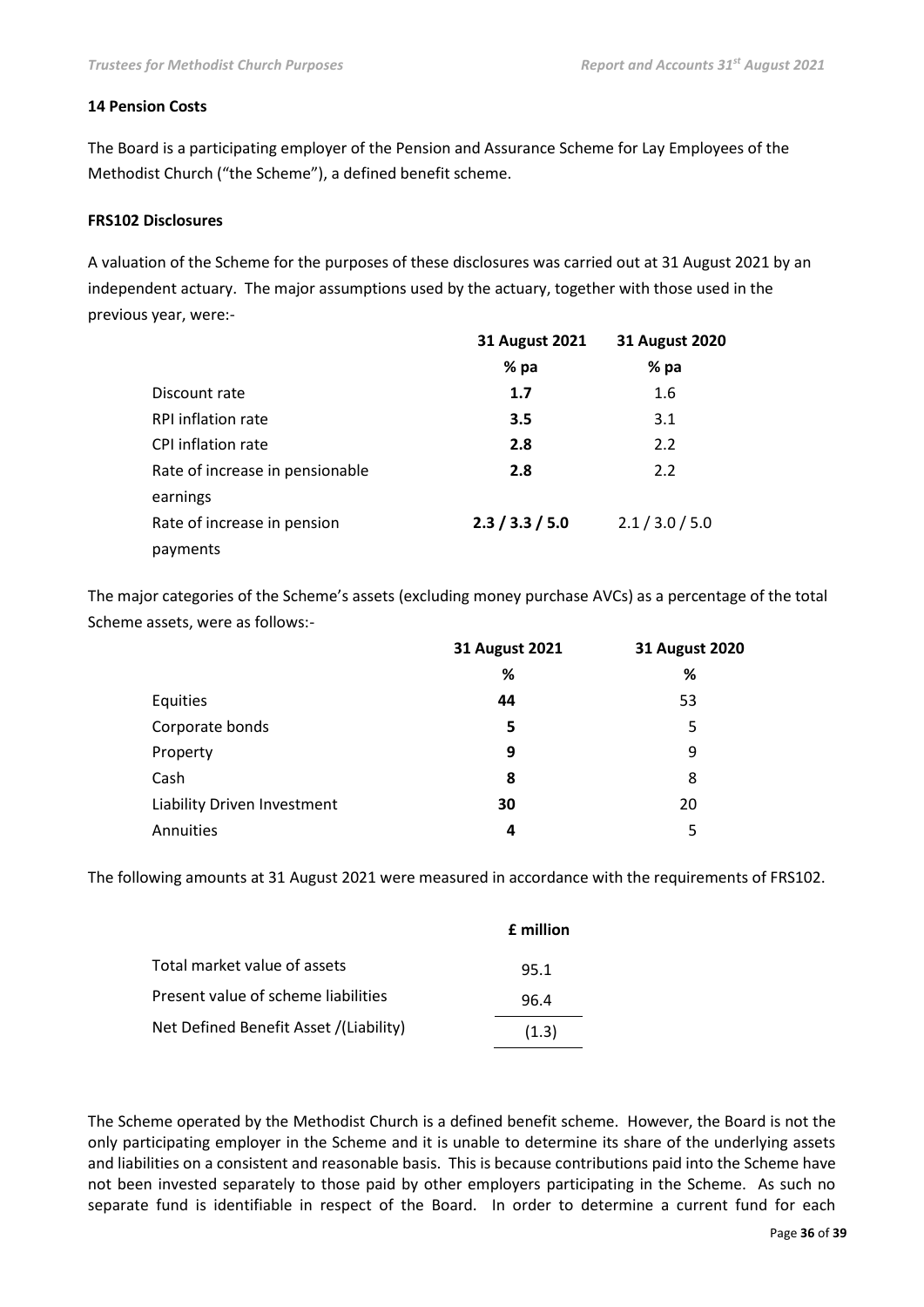participating employer it would be necessary to separately account for contributions, benefit payments and investment returns for each participating employer.

Under the terms of the Scheme, the assets and liabilities are pooled amongst the participating employers. If a participating employer were to cease to participate then that employer would be required to pay a debt to fully fund their share of the Scheme's liabilities. The Board would not be liable for another employer's debt but has an option to assume responsibility under an apportionment arrangement.

The Scheme closed to new entrants and the future accrual of pensionable service with effect from 31 May 2019 and therefore regular employer contributions ceased on this date.

A full actuarial valuation of the Scheme was carried out at 1 September 2017 by the Scheme Actuary. The valuation disclosed a past service deficit of £3.5m. It was agreed that the shortfall revealed at 1 September 2017 should be eliminated by contributions to be paid from the Pension Reserve Fund of the Methodist Church to the Scheme as follows:

- £650,000 per annum each August, starting August 2018 up to and including August 2022; and
- Between £0 and £447,000 each December, starting December 2018 up to and including December 2022. The precise amount payable will be determined by the Scheme Actuary having regard to Scheme experience.

The employers' share of the cost of providing future service benefits on 1 September 2017 amounted to 34.6% of Pensionable Earnings. This was higher than the employers' contribution rate of 24.1% of Pensionable Earnings that was paid up to 31 May 2019. However, this shortfall was incorporated into the Pension Reserve Fund core contributions and therefore employer contributions remained at 24.1% of Pensionable Earnings until 31 May 2019, when the Scheme closed to future accrual.

An update of the funding position as at 1 September 2019 was carried out by the Scheme Actuary. This showed that the past service deficit had increased from £3.5m to £8.8m.

A full actuarial valuation is currently being carried out as at 1 September 2020 and is due to be completed by 30 November 2021.

### **15 Transactions with Members of the Board and Connected Persons (Trustees)**

Under the requirements of Accounting by Charities - Statement of Recommended Practice, it is necessary to disclose details of certain transactions with Trustees.

|                              | 2021                         | 2020  | 2021           | 2020 |
|------------------------------|------------------------------|-------|----------------|------|
| <b>Nature of transaction</b> |                              |       | N٥             | Nο   |
| Travel expenses reimbursed   | $\qquad \qquad \blacksquare$ | 2.026 | $\blacksquare$ |      |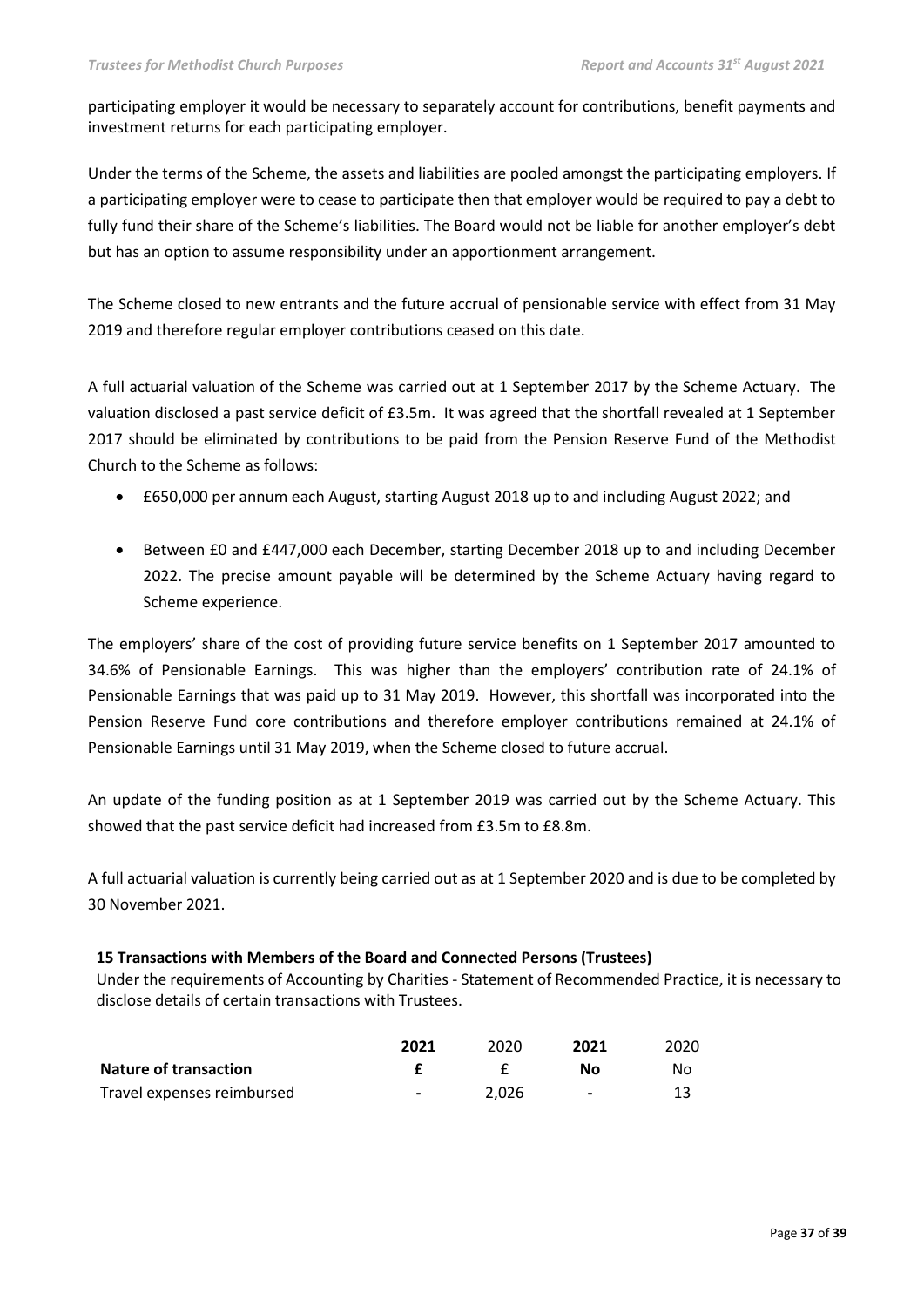### **16. Reconciliation of net movement in funds to net cash flow from operating activities**

|                                             | 2021       | 2020       |
|---------------------------------------------|------------|------------|
|                                             | £          | £          |
| <b>Cash Flows from Operating Activities</b> |            |            |
| Net Movement in funds                       | 103,561    | (241, 157) |
| Depreciation charge<br>Add                  | 3,714      | 3,715      |
| Amortisation provided<br>Add                | 2,180      | 2,180      |
| Deduct / Add (Gains)/ losses on investments | (179, 289) | 56,622     |
| Deduct Dividends & interest                 | (21, 438)  | (32, 332)  |
| Decrease/ (Increase) in debtors             | 22,270     | (50, 707)  |
| (Decrease)/ Increase in creditors           | (4,886)    | 16,515     |
| Net cash (used in) operating activities     | (73, 888)  | (245, 164) |

### **17. Operating lease commitments**

At 31<sup>st</sup> August 2021 the total future minimum lease payments under non-cancellable operating leases are as follows:

|                                                   | 2021           | 2020   |
|---------------------------------------------------|----------------|--------|
| Leases which expire:                              |                |        |
| Not later than one year                           | 3,200          | 3,265  |
| Later than one year and not later than five years | 7,630          | 9,860  |
| Later than five years                             | $\blacksquare$ | 242    |
|                                                   | 10,830         | 13,367 |

### **18. Related Parties**

There were no related party transactions during the year (2020: none) other than expenses paid to Trustees as disclosed in note 15. Transactions with connected organisations are reported in the Trustees' Report on pages 16 and 17.

| 19. Analysis of changes in net debt | At 1<br>September<br>2020 | Cash<br>flows | At 31<br>August<br>2021 |
|-------------------------------------|---------------------------|---------------|-------------------------|
|                                     |                           |               | £                       |
| Cash at bank and in hand            | 78.493                    | 4.539         | 83,032                  |
|                                     | 78,493                    | 4,539         | 83,032                  |